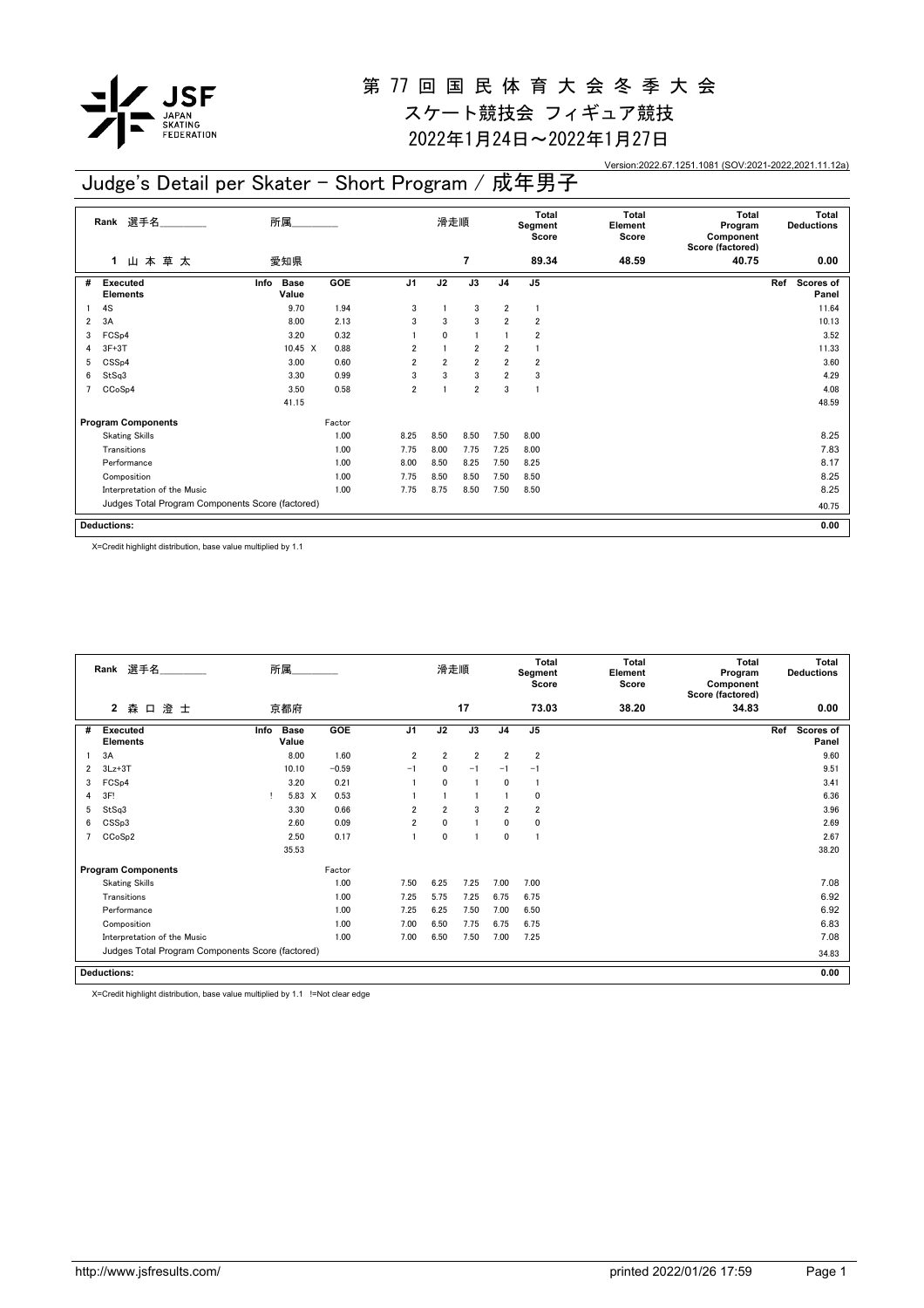

スケート競技会 フィギュア競技

2022年1月24日~2022年1月27日

Version:2022.67.1251.1081 (SOV:2021-2022,2021.11.12a)

#### **3** 大 島 光 翔 **Rank** 選手名\_\_\_\_\_\_\_\_\_\_\_\_\_\_ 滑走順 **Total Segment Score Total Element Score Total Program Component Score (factored) Total Deductions** 埼玉県 **16 72.10 38.52 33.58 0.00 Executed Elements** # Executed Info Base GOE J1 J2 J3 J4 J5 Ref Scores of **Panel Info GOE J1 J2 J3 J4 J5 Ref Program Components** Factor<br>
Skating Skills 1.00 Judges Total Program Components Score (factored) **Deductions:** 所属\_\_\_\_\_\_\_\_\_\_\_\_\_\_ **0.00** Info Base **Value** 1 3A 8.00 1.60 2 1 2 2 2 2 9.60 2 3F! ! 5.30 -0.18 -1 0 0 0 -1 5.12 3 CCSp4 3.20 0.00 1 0 -2 0 0 3.20 4 3Lz+3T 10.10 0.39 1 0 0 1 1 2 10.49 10.49  $5 \text{ FSSp2}$  2.30 0.23 0 1 1 1 1 2.53  $6$  StSq3 3.30  $3.30$   $0.55$   $2$   $2$   $1$   $1$ 7 CCoSp4 3.50 0.23 2 0 0 1 1 3.73 35.70 38.52 Skating Skills 1.00 1.00 7.50 6.50 6.50 6.50 6.75 6.50 6.75 6.58 6.75 Transitions 1.00 7.25 6.25 6.25 6.25 6.50 6.33 Performance 1.00 7.50 6.75 6.50 6.50 7.25 6.83 Composition 1.00 7.25 6.75 6.75 6.50 7.25 6.92 Interpretation of the Music **1.00** 7.25 6.75 6.75 6.75 7.50 **6.92** 6.92 33.58 Judge's Detail per Skater - Short Program / 成年男子

!=Not clear edge

|                | 選手名<br>Rank                                      | 所属                           |        |                | 滑走順            |                |                | Total<br>Segment<br>Score | <b>Total</b><br>Element<br>Score | Total<br>Program<br>Component<br>Score (factored) | Total<br><b>Deductions</b> |
|----------------|--------------------------------------------------|------------------------------|--------|----------------|----------------|----------------|----------------|---------------------------|----------------------------------|---------------------------------------------------|----------------------------|
|                | 須本光希<br>4                                        | 大阪府                          |        |                |                | 18             |                | 70.71                     | 34.30                            | 36.41                                             | 0.00                       |
| #              | <b>Executed</b><br><b>Elements</b>               | <b>Base</b><br>Info<br>Value | GOE    | J <sub>1</sub> | J2             | J3             | J <sub>4</sub> | J <sub>5</sub>            |                                  |                                                   | Scores of<br>Ref<br>Panel  |
|                | $3Lz + 3T$                                       | 10.10                        | 1.18   | $\overline{2}$ | $\overline{2}$ | $\overline{2}$ | $\overline{2}$ | $\overline{2}$            |                                  |                                                   | 11.28                      |
| $\overline{2}$ | 2A                                               | 3.30                         | 0.88   | $\overline{2}$ | 3              | $\blacksquare$ | 3              | 3                         |                                  |                                                   | 4.18                       |
| 3              | FCS <sub>p4</sub>                                | 3.20                         | 0.11   |                | $\mathbf{0}$   | $\mathbf{0}$   | 0              |                           |                                  |                                                   | 3.31                       |
| 4              | 3F                                               | 5.83 X                       | 0.53   | $\overline{2}$ |                |                |                |                           |                                  |                                                   | 6.36                       |
| 5              | CSSp3                                            | 2.60                         | 0.26   |                |                |                |                | $\overline{2}$            |                                  |                                                   | 2.86                       |
| 6              | CCoSp3                                           | 3.00                         | 0.10   |                | $\mathbf{0}$   | $\mathbf{0}$   |                | $\mathbf 0$               |                                  |                                                   | 3.10                       |
|                | StSq2                                            | 2.60                         | 0.61   | 4              | 3              | $\overline{2}$ | $\overline{2}$ | $\overline{2}$            |                                  |                                                   | 3.21                       |
|                |                                                  | 30.63                        |        |                |                |                |                |                           |                                  |                                                   | 34.30                      |
|                | <b>Program Components</b>                        |                              | Factor |                |                |                |                |                           |                                  |                                                   |                            |
|                | <b>Skating Skills</b>                            |                              | 1.00   | 7.25           | 7.25           | 7.50           | 7.25           | 7.50                      |                                  |                                                   | 7.33                       |
|                | Transitions                                      |                              | 1.00   | 7.50           | 7.00           | 6.75           | 7.00           | 7.50                      |                                  |                                                   | 7.17                       |
|                | Performance                                      |                              | 1.00   | 7.25           | 7.25           | 7.25           | 7.25           | 7.50                      |                                  |                                                   | 7.25                       |
|                | Composition                                      |                              | 1.00   | 7.50           | 7.25           | 7.25           | 7.25           | 7.50                      |                                  |                                                   | 7.33                       |
|                | Interpretation of the Music                      |                              | 1.00   | 7.25           | 7.50           | 7.25           | 7.25           | 7.50                      |                                  |                                                   | 7.33                       |
|                | Judges Total Program Components Score (factored) |                              |        |                |                |                |                |                           |                                  |                                                   | 36.41                      |
|                | <b>Deductions:</b>                               |                              |        |                |                |                |                |                           |                                  |                                                   | 0.00                       |

X=Credit highlight distribution, base value multiplied by 1.1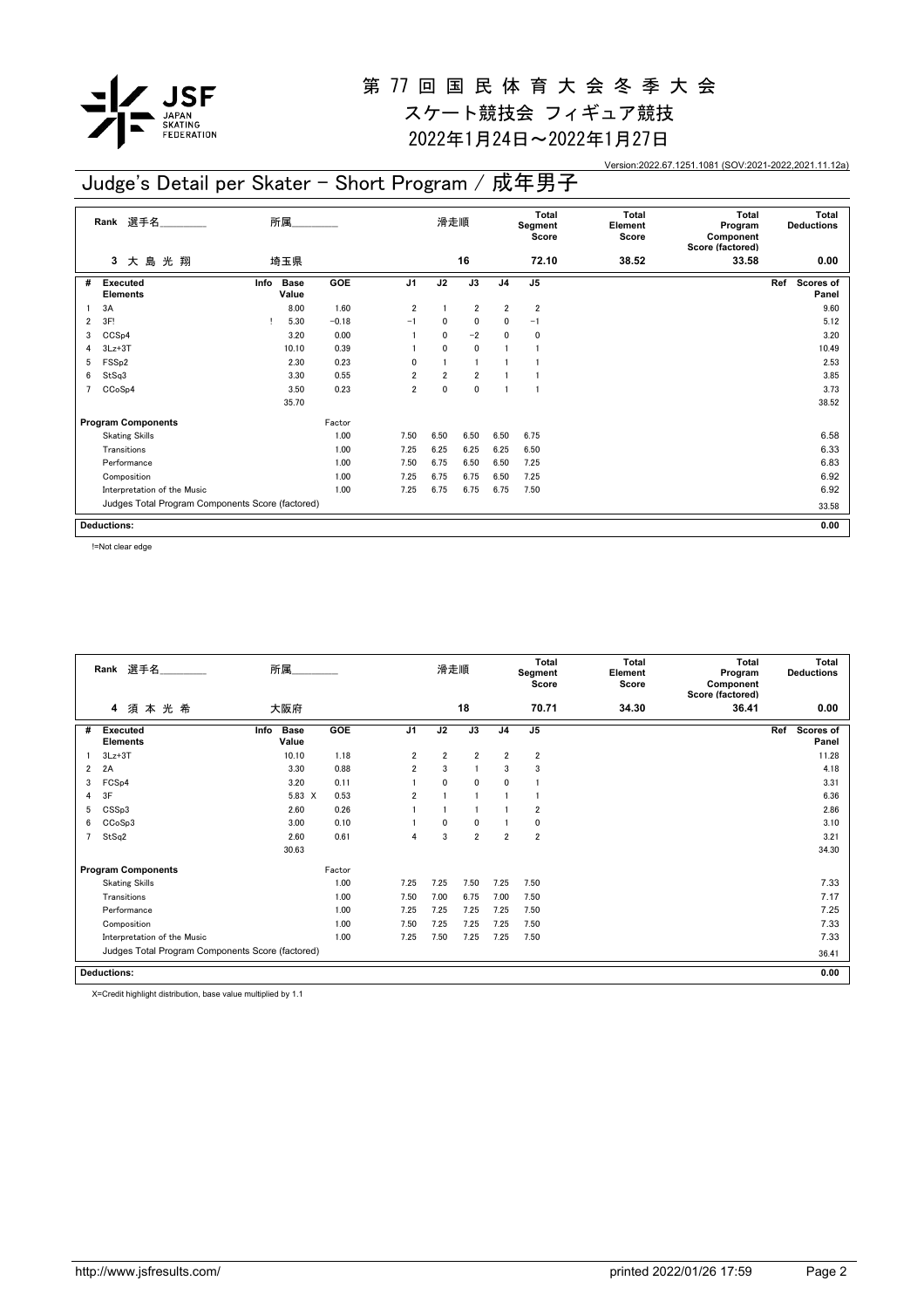

スケート競技会 フィギュア競技 2022年1月24日~2022年1月27日

Version:2022.67.1251.1081 (SOV:2021-2022,2021.11.12a)

## Judge's Detail per Skater - Short Program / 成年男子

|                | 選手名_______<br>Rank                               | 所属                           |         |                | 滑走順            |                |                | Total<br>Segment<br>Score | <b>Total</b><br>Element<br>Score | <b>Total</b><br>Program<br>Component<br>Score (factored) | Total<br><b>Deductions</b> |
|----------------|--------------------------------------------------|------------------------------|---------|----------------|----------------|----------------|----------------|---------------------------|----------------------------------|----------------------------------------------------------|----------------------------|
|                | 隈 太一朗<br>5<br>Ш                                  | 兵庫県                          |         |                |                | 1              |                | 68.10                     | 35.77                            | 32.33                                                    | 0.00                       |
| #              | <b>Executed</b><br><b>Elements</b>               | <b>Base</b><br>Info<br>Value | GOE     | J <sub>1</sub> | J2             | J3             | J <sub>4</sub> | J <sub>5</sub>            |                                  |                                                          | Ref<br>Scores of<br>Panel  |
|                | 3A                                               | 8.00                         | 1.60    | $\overline{2}$ | $\overline{2}$ | $\overline{2}$ |                | $\overline{\mathbf{2}}$   |                                  |                                                          | 9.60                       |
| 2              | $3Lz+2T$                                         | 7.20                         | $-0.20$ | $-1$           | 0              | $-1$           | 0              | 0                         |                                  |                                                          | 7.00                       |
| 3              | CSS <sub>p4</sub>                                | 3.00                         | 0.10    | 0              |                | $\mathbf 0$    | $-1$           | -1                        |                                  |                                                          | 3.10                       |
| 4              | 3F                                               | 5.83 X                       | $-0.88$ | $-3$           | $-2$           | $-2$           | $-1$           | $-1$                      |                                  |                                                          | 4.95                       |
| 5              | FCS <sub>p4</sub>                                | 3.20                         | 0.21    |                | $\mathbf{0}$   | $\overline{2}$ | 0              | J.                        |                                  |                                                          | 3.41                       |
| 6              | StSq3                                            | 3.30                         | 0.33    |                |                | $\overline{2}$ |                |                           |                                  |                                                          | 3.63                       |
| $\overline{7}$ | CCoSp4                                           | 3.50                         | 0.58    | $\overline{2}$ | $\overline{2}$ | $\overline{2}$ |                |                           |                                  |                                                          | 4.08                       |
|                |                                                  | 34.03                        |         |                |                |                |                |                           |                                  |                                                          | 35.77                      |
|                | <b>Program Components</b>                        |                              | Factor  |                |                |                |                |                           |                                  |                                                          |                            |
|                | <b>Skating Skills</b>                            |                              | 1.00    | 7.00           | 6.25           | 6.50           | 5.75           | 7.00                      |                                  |                                                          | 6.58                       |
|                | Transitions                                      |                              | 1.00    | 6.50           | 6.00           | 6.00           | 5.75           | 7.00                      |                                  |                                                          | 6.17                       |
|                | Performance                                      |                              | 1.00    | 6.75           | 6.25           | 6.50           | 6.00           | 7.00                      |                                  |                                                          | 6.50                       |
|                | Composition                                      |                              | 1.00    | 6.50           | 6.25           | 6.75           | 6.00           | 7.25                      |                                  |                                                          | 6.50                       |
|                | Interpretation of the Music                      |                              | 1.00    | 6.50           | 6.50           | 6.75           | 6.25           | 7.50                      |                                  |                                                          | 6.58                       |
|                | Judges Total Program Components Score (factored) |                              |         |                |                |                |                |                           |                                  |                                                          | 32.33                      |
|                | <b>Deductions:</b>                               |                              |         |                |                |                |                |                           |                                  |                                                          | 0.00                       |

X=Credit highlight distribution, base value multiplied by 1.1

|                | Rank 選手名                                         |      | 所属                   |            |                | 滑走順  |                |                | <b>Total</b><br>Segment<br>Score | Total<br>Element<br>Score | <b>Total</b><br>Program<br>Component<br>Score (factored) | Total<br><b>Deductions</b> |
|----------------|--------------------------------------------------|------|----------------------|------------|----------------|------|----------------|----------------|----------------------------------|---------------------------|----------------------------------------------------------|----------------------------|
|                | 6<br>田 ルーカス剛史<br>本                               |      | 滋賀県                  |            |                |      | 21             |                | 68.04                            | 33.54                     | 35.50                                                    | $-1.00$                    |
| #              | <b>Executed</b><br><b>Elements</b>               | Info | <b>Base</b><br>Value | <b>GOE</b> | J1             | J2   | J3             | J <sub>4</sub> | J <sub>5</sub>                   |                           |                                                          | Ref<br>Scores of<br>Panel  |
|                | 4T<<                                             | <<   | 4.20                 | $-2.10$    | $-5$           | $-5$ | $-5$           | $-5$           | $-5$                             |                           |                                                          | 2.10                       |
| $\overline{2}$ | 3A                                               |      | 8.00                 | 0.80       | $\overline{2}$ |      |                |                |                                  |                           |                                                          | 8.80                       |
| 3              | CCoSp4                                           |      | 3.50                 | 0.47       | 2              |      |                |                | $\overline{2}$                   |                           |                                                          | 3.97                       |
| 4              | $3Lz + 2T$                                       |      | 7.92 X               | 0.39       | $\overline{2}$ |      | $\mathbf{0}$   | $\mathbf{0}$   |                                  |                           |                                                          | 8.31                       |
| 5              | CSSp3                                            |      | 2.60                 | 0.17       |                | $-1$ |                | 0              | $\overline{2}$                   |                           |                                                          | 2.77                       |
| 6              | StSq3                                            |      | 3.30                 | 0.66       | 3              |      | $\overline{2}$ | $\overline{2}$ | $\overline{2}$                   |                           |                                                          | 3.96                       |
| 7              | FCS <sub>p4</sub>                                |      | 3.20                 | 0.43       | $\overline{2}$ | 0    |                |                | $\overline{2}$                   |                           |                                                          | 3.63                       |
|                |                                                  |      | 32.72                |            |                |      |                |                |                                  |                           |                                                          | 33.54                      |
|                | <b>Program Components</b>                        |      |                      | Factor     |                |      |                |                |                                  |                           |                                                          |                            |
|                | <b>Skating Skills</b>                            |      |                      | 1.00       | 7.75           | 7.00 | 7.00           | 6.75           | 7.25                             |                           |                                                          | 7.08                       |
|                | Transitions                                      |      |                      | 1.00       | 7.50           | 6.75 | 6.75           | 6.50           | 7.00                             |                           |                                                          | 6.83                       |
|                | Performance                                      |      |                      | 1.00       | 7.75           | 7.00 | 7.00           | 6.75           | 7.00                             |                           |                                                          | 7.00                       |
|                | Composition                                      |      |                      | 1.00       | 7.50           | 7.25 | 7.25           | 6.50           | 7.00                             |                           |                                                          | 7.17                       |
|                | Interpretation of the Music                      |      |                      | 1.00       | 7.50           | 7.25 | 7.50           | 6.75           | 7.50                             |                           |                                                          | 7.42                       |
|                | Judges Total Program Components Score (factored) |      |                      |            |                |      |                |                |                                  |                           |                                                          | 35.50                      |
|                | <b>Deductions:</b>                               |      | 転倒: -1.00 (1)        |            |                |      |                |                |                                  |                           |                                                          | $-1.00$                    |

<<=Downgraded jump X=Credit highlight distribution, base value multiplied by 1.1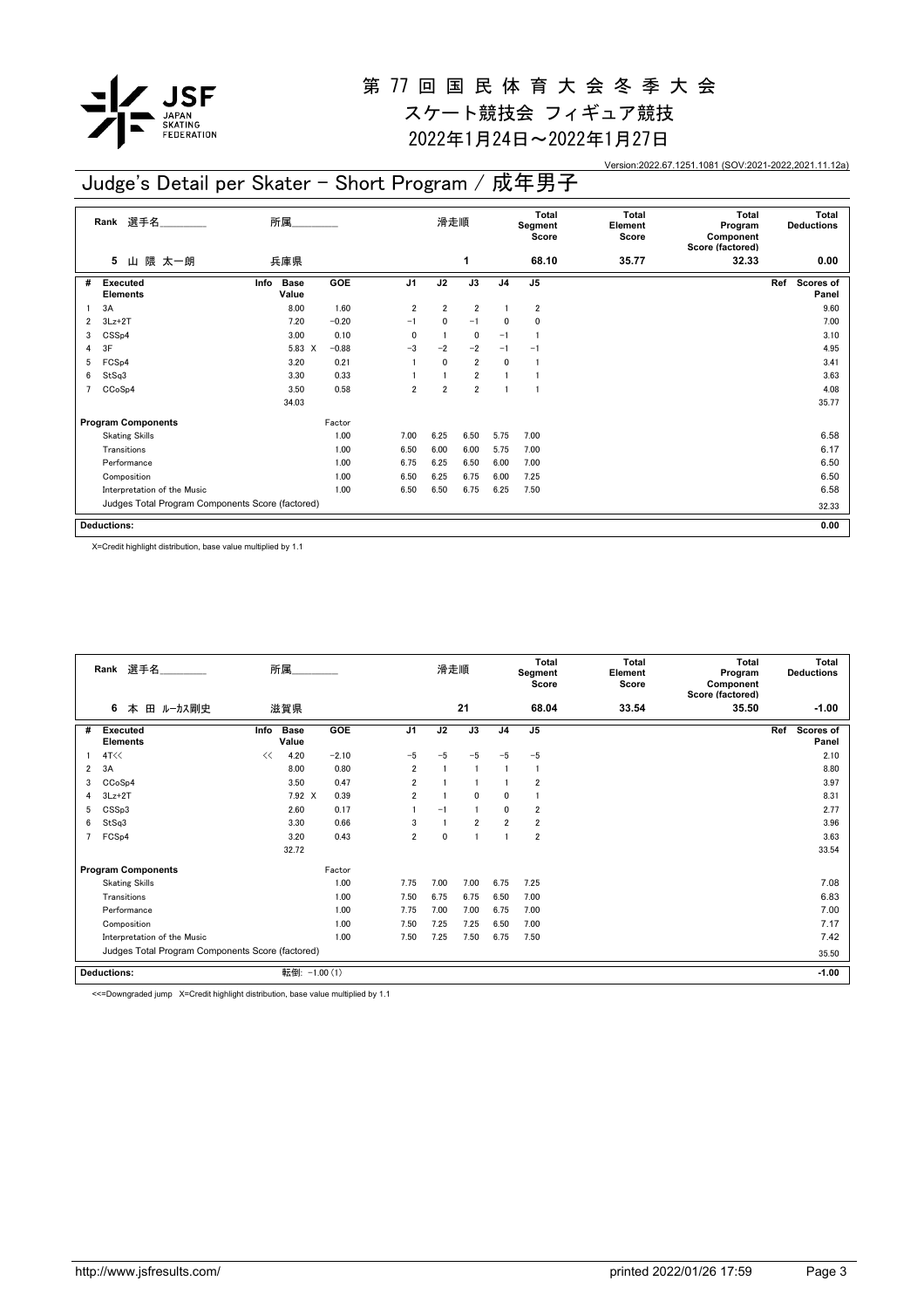

スケート競技会 フィギュア競技 2022年1月24日~2022年1月27日

Version:2022.67.1251.1081 (SOV:2021-2022,2021.11.12a)

### Judge's Detail per Skater - Short Program / 成年男子

|                | Rank 選手名<br>所属<br>長谷川 一 輝<br>北海道<br>$\overline{7}$ |                              |        |                | 滑走順            |                |                | Total<br>Segment<br>Score | <b>Total</b><br>Element<br>Score | <b>Total</b><br>Program<br>Component<br>Score (factored) | <b>Total</b><br><b>Deductions</b> |
|----------------|----------------------------------------------------|------------------------------|--------|----------------|----------------|----------------|----------------|---------------------------|----------------------------------|----------------------------------------------------------|-----------------------------------|
|                |                                                    |                              |        |                |                | 14             |                | 64.87                     | 34.04                            | 30.83                                                    | 0.00                              |
| #              | Executed<br><b>Elements</b>                        | Info<br><b>Base</b><br>Value | GOE    | J <sub>1</sub> | J2             | J3             | J <sub>4</sub> | J <sub>5</sub>            |                                  |                                                          | Ref<br>Scores of<br>Panel         |
|                | $3Lz + 3T$                                         | 10.10                        | 0.59   | 3              |                |                |                | 1                         |                                  |                                                          | 10.69                             |
| $\overline{2}$ | 2A                                                 | 3.30                         | 0.22   |                |                |                | $\mathbf{0}$   | 0                         |                                  |                                                          | 3.52                              |
| 3              | CSS <sub>p4</sub>                                  | 3.00                         | 0.50   | $\overline{2}$ | $-1$           |                | $\overline{2}$ | $\overline{2}$            |                                  |                                                          | 3.50                              |
| 4              | 3F                                                 | 5.83 X                       | 0.18   | $\overline{2}$ | $-1$           | 0              | 0              |                           |                                  |                                                          | 6.01                              |
| 5              | StSq2                                              | 2.60                         | 0.35   | $\overline{2}$ | $\overline{2}$ | $\overline{1}$ | $\mathbf{0}$   |                           |                                  |                                                          | 2.95                              |
| 6              | FCS <sub>p4</sub>                                  | 3.20                         | 0.32   | 2              | $\mathbf 0$    |                |                |                           |                                  |                                                          | 3.52                              |
| $\overline{7}$ | CCoSp4                                             | 3.50                         | 0.35   | $\overline{2}$ | $\overline{1}$ |                |                |                           |                                  |                                                          | 3.85                              |
|                |                                                    | 31.53                        |        |                |                |                |                |                           |                                  |                                                          | 34.04                             |
|                | <b>Program Components</b>                          |                              | Factor |                |                |                |                |                           |                                  |                                                          |                                   |
|                | <b>Skating Skills</b>                              |                              | 1.00   | 7.25           | 6.00           | 6.25           | 5.75           | 6.25                      |                                  |                                                          | 6.17                              |
|                | Transitions                                        |                              | 1.00   | 7.00           | 5.75           | 6.00           | 5.50           | 6.00                      |                                  |                                                          | 5.92                              |
|                | Performance                                        |                              | 1.00   | 7.25           | 6.00           | 6.25           | 5.50           | 6.00                      |                                  |                                                          | 6.08                              |
|                | Composition                                        |                              | 1.00   | 7.00           | 6.25           | 6.50           | 5.75           | 6.25                      |                                  |                                                          | 6.33                              |
|                | Interpretation of the Music                        |                              | 1.00   | 7.00           | 6.25           | 6.50           | 6.00           | 6.25                      |                                  |                                                          | 6.33                              |
|                | Judges Total Program Components Score (factored)   |                              |        |                |                |                |                |                           |                                  |                                                          | 30.83                             |
|                | <b>Deductions:</b>                                 |                              |        |                |                |                |                |                           |                                  |                                                          | 0.00                              |

X=Credit highlight distribution, base value multiplied by 1.1

|   | Rank 選手名                                         |      | 所属                   |         |                | 滑走順            |                |                | Total<br>Segment<br>Score | Total<br>Element<br>Score | <b>Total</b><br>Program<br>Component<br>Score (factored) |     | Total<br><b>Deductions</b> |
|---|--------------------------------------------------|------|----------------------|---------|----------------|----------------|----------------|----------------|---------------------------|---------------------------|----------------------------------------------------------|-----|----------------------------|
|   | 8<br>石塚玲雄                                        |      | 東京都                  |         |                |                | 12             |                | 58.82                     | 29.73                     | 30.09                                                    |     | $-1.00$                    |
| # | <b>Executed</b><br><b>Elements</b>               | Info | <b>Base</b><br>Value | GOE     | J <sub>1</sub> | J2             | J3             | J <sub>4</sub> | J <sub>5</sub>            |                           |                                                          | Ref | <b>Scores of</b><br>Panel  |
|   | 3F!+3T                                           |      | 9.50                 | $-0.53$ |                | $-1$           | $-1$           | $-1$           | $-1$                      |                           |                                                          |     | 8.97                       |
| 2 | 2A                                               |      | 3.30                 | 0.55    |                | $\overline{2}$ | $\overline{2}$ |                | $\overline{2}$            |                           |                                                          |     | 3.85                       |
| 3 | CSS <sub>p4</sub>                                |      | 3.00                 | 0.50    | $\overline{2}$ | $\overline{2}$ |                |                | $\overline{2}$            |                           |                                                          |     | 3.50                       |
| 4 | 3Lz                                              | ≺    | 5.19<br>$\times$     | $-2.36$ | $-2$           | $-5$           | $-5$           | $-5$           | $-5$                      |                           |                                                          |     | 2.83                       |
| 5 | FCS <sub>p4</sub>                                |      | 3.20                 | 0.32    |                |                | $\overline{2}$ |                | $-1$                      |                           |                                                          |     | 3.52                       |
| 6 | StSq2                                            |      | 2.60                 | 0.26    | $\overline{2}$ |                |                | $\mathbf{0}$   |                           |                           |                                                          |     | 2.86                       |
|   | CCoSp4                                           |      | 3.50                 | 0.70    | $\overline{2}$ | $\overline{2}$ | $\overline{2}$ |                | $\overline{2}$            |                           |                                                          |     | 4.20                       |
|   |                                                  |      | 30.29                |         |                |                |                |                |                           |                           |                                                          |     | 29.73                      |
|   | <b>Program Components</b>                        |      |                      | Factor  |                |                |                |                |                           |                           |                                                          |     |                            |
|   | <b>Skating Skills</b>                            |      |                      | 1.00    | 7.00           | 5.50           | 6.25           | 5.50           | 6.75                      |                           |                                                          |     | 6.17                       |
|   | Transitions                                      |      |                      | 1.00    | 6.75           | 5.00           | 5.25           | 5.00           | 6.75                      |                           |                                                          |     | 5.67                       |
|   | Performance                                      |      |                      | 1.00    | 7.00           | 5.25           | 5.75           | 5.00           | 7.00                      |                           |                                                          |     | 6.00                       |
|   | Composition                                      |      |                      | 1.00    | 6.75           | 5.50           | 6.25           | 5.25           | 7.00                      |                           |                                                          |     | 6.17                       |
|   | Interpretation of the Music                      |      |                      | 1.00    | 6.50           | 5.50           | 6.25           | 5.25           | 7.25                      |                           |                                                          |     | 6.08                       |
|   | Judges Total Program Components Score (factored) |      |                      |         |                |                |                |                |                           |                           |                                                          |     | 30.09                      |
|   | <b>Deductions:</b>                               |      | 転倒: -1.00 (1)        |         |                |                |                |                |                           |                           |                                                          |     | $-1.00$                    |

<=Under-rotated jump X=Credit highlight distribution, base value multiplied by 1.1 !=Not clear edge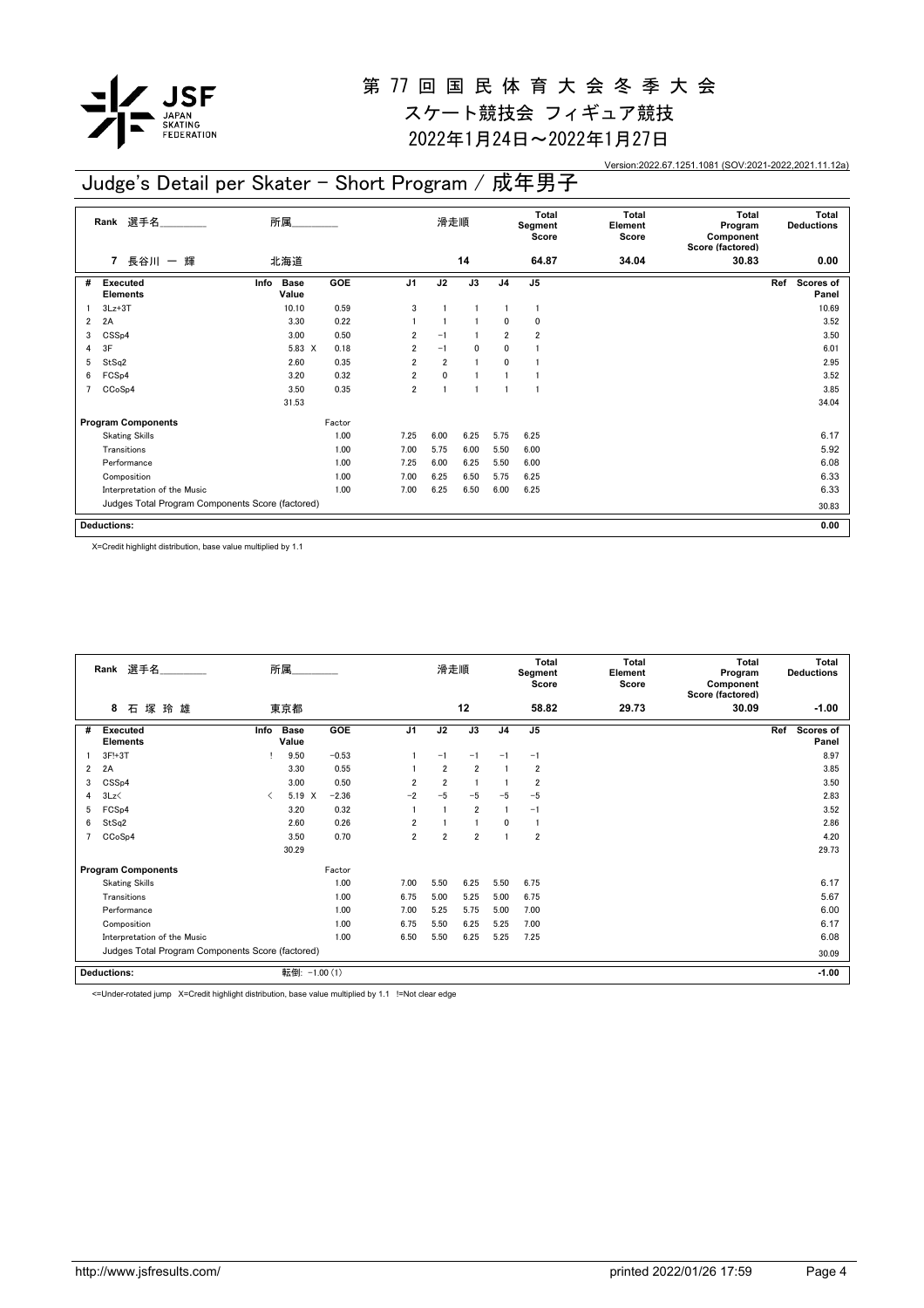

スケート競技会 フィギュア競技 2022年1月24日~2022年1月27日

Version:2022.67.1251.1081 (SOV:2021-2022,2021.11.12a)

#### **Rank** 選手名\_\_\_\_\_\_\_\_\_\_\_\_\_\_ 滑走順 **Total Total** 所属\_\_\_\_\_\_\_\_\_\_\_ Judge's Detail per Skater - Short Program / 成年男子

|   | Rank 選手名                                         |      | 所属                   |            |                | 滑走順          |                |                | Total<br>Segment<br>Score | <b>Total</b><br>Element<br>Score | <b>Total</b><br>Program<br>Component<br>Score (factored) | Total<br><b>Deductions</b> |
|---|--------------------------------------------------|------|----------------------|------------|----------------|--------------|----------------|----------------|---------------------------|----------------------------------|----------------------------------------------------------|----------------------------|
|   | 岳也<br>辻村<br>9                                    |      | 兵庫県                  |            |                |              | $\mathbf{2}$   |                | 51.77                     | 25.36                            | 26.41                                                    | 0.00                       |
| # | <b>Executed</b><br><b>Elements</b>               | Info | <b>Base</b><br>Value | <b>GOE</b> | J <sub>1</sub> | J2           | J3             | J <sub>4</sub> | J5                        |                                  |                                                          | Ref<br>Scores of<br>Panel  |
|   | $3T+2T$                                          |      | 5.50                 | 0.00       | $\overline{2}$ | 0            | $\mathbf 0$    | 0              | 0                         |                                  |                                                          | 5.50                       |
| 2 | 3S                                               |      | 4.30                 | $-0.29$    | 0              | 0            | $-1$           | $-1$           | $-1$                      |                                  |                                                          | 4.01                       |
| 3 | FCSp3                                            |      | 2.80                 | 0.28       | 0              |              |                |                |                           |                                  |                                                          | 3.08                       |
| 4 | StSq2                                            |      | 2.60                 | 0.17       |                |              | $\overline{2}$ | 0              | 0                         |                                  |                                                          | 2.77                       |
| 5 | 2Aq                                              | q    | $3.63 \t X$          | $-0.55$    | $-2$           | $-1$         | $-2$           | $-2$           | $-1$                      |                                  |                                                          | 3.08                       |
| 6 | CCoSp4                                           |      | 3.50                 | 0.12       |                | $\mathbf{0}$ | $\mathbf 0$    | 0              | -1                        |                                  |                                                          | 3.62                       |
|   | CSS <sub>p4</sub>                                |      | 3.00                 | 0.30       |                |              | $\overline{1}$ |                | J.                        |                                  |                                                          | 3.30                       |
|   |                                                  |      | 25.33                |            |                |              |                |                |                           |                                  |                                                          | 25.36                      |
|   | <b>Program Components</b>                        |      |                      | Factor     |                |              |                |                |                           |                                  |                                                          |                            |
|   | <b>Skating Skills</b>                            |      |                      | 1.00       | 5.75           | 5.75         | 4.50           | 5.00           | 6.25                      |                                  |                                                          | 5.50                       |
|   | Transitions                                      |      |                      | 1.00       | 5.00           | 5.50         | 4.00           | 4.75           | 6.00                      |                                  |                                                          | 5.08                       |
|   | Performance                                      |      |                      | 1.00       | 5.25           | 5.75         | 4.50           | 5.00           | 6.00                      |                                  |                                                          | 5.33                       |
|   | Composition                                      |      |                      | 1.00       | 5.00           | 5.75         | 4.50           | 4.75           | 6.00                      |                                  |                                                          | 5.17                       |
|   | Interpretation of the Music                      |      |                      | 1.00       | 5.00           | 6.00         | 4.75           | 5.00           | 6.00                      |                                  |                                                          | 5.33                       |
|   | Judges Total Program Components Score (factored) |      |                      |            |                |              |                |                |                           |                                  |                                                          | 26.41                      |
|   | <b>Deductions:</b>                               |      |                      |            |                |              |                |                |                           |                                  |                                                          | 0.00                       |

X=Credit highlight distribution, base value multiplied by 1.1 q=jump landed on the quarter

|   | Rank 選手名                                         | 所属                           |            |                | 滑走順  |                |                | <b>Total</b><br>Segment<br>Score | <b>Total</b><br>Element<br>Score | <b>Total</b><br>Program<br>Component<br>Score (factored) | <b>Total</b><br><b>Deductions</b> |
|---|--------------------------------------------------|------------------------------|------------|----------------|------|----------------|----------------|----------------------------------|----------------------------------|----------------------------------------------------------|-----------------------------------|
|   | 佐 藤<br>10<br>由 基                                 | 千葉県                          |            |                |      | 5              |                | 49.03                            | 26.20                            | 22.83                                                    | 0.00                              |
| # | <b>Executed</b><br><b>Elements</b>               | Info<br><b>Base</b><br>Value | <b>GOE</b> | J <sub>1</sub> | J2   | J3             | J <sub>4</sub> | J <sub>5</sub>                   |                                  |                                                          | Ref<br><b>Scores of</b><br>Panel  |
|   | $3T+3T$                                          | 8.40                         | $-0.42$    | $-1$           | $-1$ | $-2$           | $-1$           | $-1$                             |                                  |                                                          | 7.98                              |
| 2 | 3Lz                                              | 5.90                         | $-2.75$    | $-5$           | $-3$ | $-5$           | $-5$           | $-4$                             |                                  |                                                          | 3.15                              |
| 3 | FCS <sub>p2</sub>                                | 2.30                         | $-0.38$    | $-2$           | $-1$ | $-2$           | $-2$           | $-1$                             |                                  |                                                          | 1.92                              |
| 4 | 2A                                               | $3.63 \times$                | $-0.33$    | $-2$           | $-1$ | $-1$           | $-1$           | $-1$                             |                                  |                                                          | 3.30                              |
| 5 | CSSp3                                            | 2.60                         | 0.00       | 0              | $-1$ |                | $\mathbf{0}$   | 0                                |                                  |                                                          | 2.60                              |
| 6 | StSq3                                            | 3.30                         | 0.33       |                |      | $\overline{2}$ | 0              |                                  |                                  |                                                          | 3.63                              |
|   | CCoSp4                                           | 3.50                         | 0.12       |                | 0    | $\mathbf 0$    | $\mathbf 0$    |                                  |                                  |                                                          | 3.62                              |
|   |                                                  | 29.63                        |            |                |      |                |                |                                  |                                  |                                                          | 26.20                             |
|   | <b>Program Components</b>                        |                              | Factor     |                |      |                |                |                                  |                                  |                                                          |                                   |
|   | <b>Skating Skills</b>                            |                              | 1.00       | 4.75           | 4.75 | 4.50           | 4.75           | 5.00                             |                                  |                                                          | 4.75                              |
|   | Transitions                                      |                              | 1.00       | 4.25           | 4.25 | 4.25           | 4.50           | 4.75                             |                                  |                                                          | 4.33                              |
|   | Performance                                      |                              | 1.00       | 4.50           | 4.50 | 4.50           | 4.50           | 4.50                             |                                  |                                                          | 4.50                              |
|   | Composition                                      |                              | 1.00       | 4.25           | 4.75 | 5.00           | 4.50           | 4.50                             |                                  |                                                          | 4.58                              |
|   | Interpretation of the Music                      |                              | 1.00       | 4.25           | 4.75 | 5.00           | 4.75           | 4.50                             |                                  |                                                          | 4.67                              |
|   | Judges Total Program Components Score (factored) |                              |            |                |      |                |                |                                  |                                  |                                                          | 22.83                             |
|   | <b>Deductions:</b>                               |                              |            |                |      |                |                |                                  |                                  |                                                          | 0.00                              |

X=Credit highlight distribution, base value multiplied by 1.1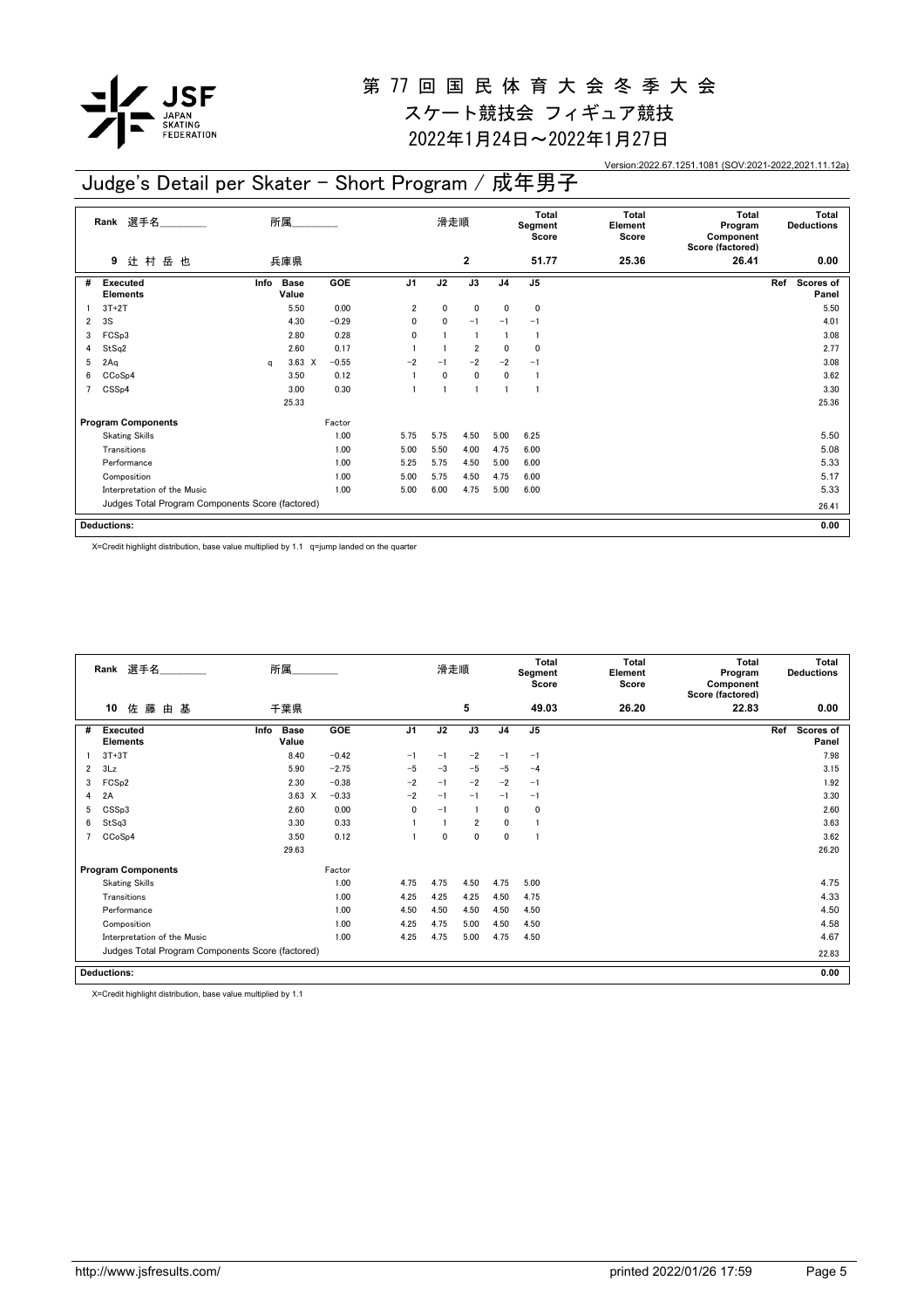

スケート競技会 フィギュア競技 2022年1月24日~2022年1月27日

Version:2022.67.1251.1081 (SOV:2021-2022,2021.11.12a)

## Judge's Detail per Skater - Short Program / 成年男子

|                | 選手名<br>所属<br>Rank<br>龍磨<br>家<br>福岡県<br>古<br>11   |              |                      |            | 滑走順            |              |             | Total<br>Segment<br>Score | Total<br>Element<br>Score | Total<br>Program<br>Component<br>Score (factored) | Total<br><b>Deductions</b> |                           |
|----------------|--------------------------------------------------|--------------|----------------------|------------|----------------|--------------|-------------|---------------------------|---------------------------|---------------------------------------------------|----------------------------|---------------------------|
|                |                                                  |              |                      |            |                |              | 9           |                           | 48.21                     | 24.04                                             | 24.17                      | 0.00                      |
| #              | <b>Executed</b><br><b>Elements</b>               | Info         | <b>Base</b><br>Value | <b>GOE</b> | J <sub>1</sub> | J2           | J3          | J <sub>4</sub>            | J <sub>5</sub>            |                                                   |                            | Scores of<br>Ref<br>Panel |
|                | 2A                                               |              | 3.30                 | 0.11       |                | 0            | $\mathbf 0$ | 0                         | -1                        |                                                   |                            | 3.41                      |
| 2              | 3Lze                                             | $\mathbf{e}$ | 4.72                 | $-2.36$    | $-4$           | $-5$         | $-5$        | $-5$                      | $-5$                      |                                                   |                            | 2.36                      |
| 3              | FSS <sub>p4</sub>                                |              | 3.00                 | 0.10       |                | $-1$         | -1          | 0                         | 0                         |                                                   |                            | 3.10                      |
| 4              | 3F!+2T                                           |              | $7.26 \t X$          | $-0.71$    | $-1$           | $-1$         | $-2$        | $-1$                      | $-2$                      |                                                   |                            | 6.55                      |
| 5              | CCS <sub>p3</sub>                                |              | 2.80                 | $-0.28$    | $\mathbf{0}$   | $-1$         | $-1$        | $-2$                      | $-1$                      |                                                   |                            | 2.52                      |
| 6              | StSq2                                            |              | 2.60                 | 0.00       | $\mathbf{0}$   | 0            |             | 0                         | 0                         |                                                   |                            | 2.60                      |
| $\overline{7}$ | CCoSp4                                           |              | 3.50                 | 0.00       |                | $\mathbf{0}$ | $\mathbf 0$ | $\mathbf{0}$              | 0                         |                                                   |                            | 3.50                      |
|                |                                                  |              | 27.18                |            |                |              |             |                           |                           |                                                   |                            | 24.04                     |
|                | <b>Program Components</b>                        |              |                      | Factor     |                |              |             |                           |                           |                                                   |                            |                           |
|                | <b>Skating Skills</b>                            |              |                      | 1.00       | 5.25           | 5.00         | 4.50        | 5.00                      | 5.25                      |                                                   |                            | 5.08                      |
|                | Transitions                                      |              |                      | 1.00       | 4.75           | 4.50         | 4.25        | 4.75                      | 4.75                      |                                                   |                            | 4.67                      |
|                | Performance                                      |              |                      | 1.00       | 5.00           | 4.75         | 4.25        | 5.00                      | 5.00                      |                                                   |                            | 4.92                      |
|                | Composition                                      |              |                      | 1.00       | 5.00           | 4.50         | 4.50        | 4.75                      | 5.00                      |                                                   |                            | 4.75                      |
|                | Interpretation of the Music                      |              |                      | 1.00       | 4.75           | 4.50         | 4.75        | 5.00                      | 4.75                      |                                                   |                            | 4.75                      |
|                | Judges Total Program Components Score (factored) |              |                      |            |                |              |             |                           |                           |                                                   |                            | 24.17                     |
|                | <b>Deductions:</b>                               |              |                      |            |                |              |             |                           |                           |                                                   |                            | 0.00                      |

X=Credit highlight distribution, base value multiplied by 1.1 e=Wrong edge !=Not clear edge

|                | Rank 選手名                                         |        | 所属                   |            |                | 滑走順            |                |                | <b>Total</b><br>Segment<br>Score | Total<br>Element<br>Score | <b>Total</b><br>Program<br>Component<br>Score (factored) | Total<br><b>Deductions</b>       |
|----------------|--------------------------------------------------|--------|----------------------|------------|----------------|----------------|----------------|----------------|----------------------------------|---------------------------|----------------------------------------------------------|----------------------------------|
|                | 古庄<br>優 雅<br>12                                  |        | 神奈川県                 |            |                |                | 25             |                | 47.84                            | 20.93                     | 26.91                                                    | 0.00                             |
| #              | <b>Executed</b><br><b>Elements</b>               | Info   | <b>Base</b><br>Value | <b>GOE</b> | J <sub>1</sub> | J2             | J3             | J <sub>4</sub> | J <sub>5</sub>                   |                           |                                                          | Ref<br><b>Scores of</b><br>Panel |
|                | $3T+2T$                                          |        | 5.50                 | 0.42       | $\overline{2}$ |                |                |                |                                  |                           |                                                          | 5.92                             |
| $\overline{2}$ | $2S*$                                            | $\ast$ | 0.00                 | 0.00       |                |                |                |                |                                  |                           |                                                          | 0.00                             |
| 3              | FCSp3                                            |        | 2.80                 | 0.00       | 0              | 0              |                | 0              | 0                                |                           |                                                          | 2.80                             |
| 4              | 2A                                               |        | $3.63 \times$        | 0.44       | 0              | $\overline{2}$ | $\overline{2}$ |                |                                  |                           |                                                          | 4.07                             |
| 5              | CCoSp3                                           |        | 3.00                 | 0.30       |                |                |                | 0              |                                  |                           |                                                          | 3.30                             |
| 6              | StSq2                                            |        | 2.60                 | 0.17       |                | $\mathbf{0}$   |                | 0              |                                  |                           |                                                          | 2.77                             |
| 7              | CSS <sub>p2</sub>                                |        | 2.30                 | $-0.23$    |                | $-1$           | $-1$           | $-1$           | $-1$                             |                           |                                                          | 2.07                             |
|                |                                                  |        | 19.83                |            |                |                |                |                |                                  |                           |                                                          | 20.93                            |
|                | <b>Program Components</b>                        |        |                      | Factor     |                |                |                |                |                                  |                           |                                                          |                                  |
|                | <b>Skating Skills</b>                            |        |                      | 1.00       | 6.00           | 5.25           | 5.25           | 5.75           | 5.25                             |                           |                                                          | 5.42                             |
|                | Transitions                                      |        |                      | 1.00       | 5.75           | 4.75           | 4.75           | 5.50           | 5.00                             |                           |                                                          | 5.08                             |
|                | Performance                                      |        |                      | 1.00       | 6.00           | 5.00           | 5.25           | 5.50           | 5.25                             |                           |                                                          | 5.33                             |
|                | Composition                                      |        |                      | 1.00       | 5.50           | 5.00           | 5.50           | 5.75           | 5.50                             |                           |                                                          | 5.50                             |
|                | Interpretation of the Music                      |        |                      | 1.00       | 5.50           | 5.25           | 5.50           | 6.00           | 5.75                             |                           |                                                          | 5.58                             |
|                | Judges Total Program Components Score (factored) |        |                      |            |                |                |                |                |                                  |                           |                                                          | 26.91                            |
|                | <b>Deductions:</b>                               |        |                      |            |                |                |                |                |                                  |                           |                                                          | 0.00                             |

\*=Invalid element X=Credit highlight distribution, base value multiplied by 1.1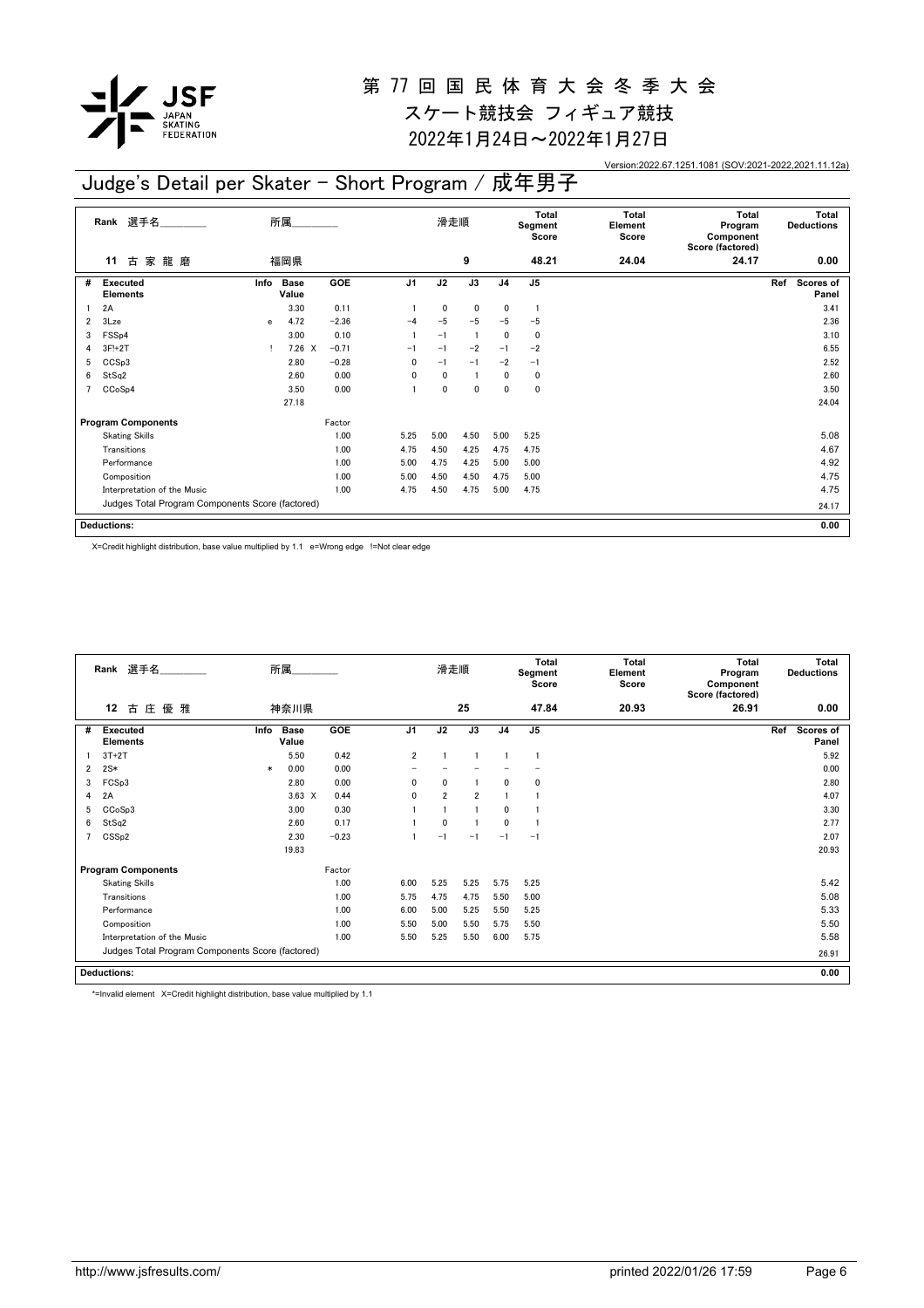

スケート競技会 フィギュア競技 2022年1月24日~2022年1月27日

Version:2022.67.1251.1081 (SOV:2021-2022,2021.11.12a)

### Judge's Detail per Skater - Short Program / 成年男子

|                | 選手名<br>Rank                                      | 所属                           |         |                | 滑走順          |                |                | <b>Total</b><br>Segment<br>Score | <b>Total</b><br>Element<br>Score | <b>Total</b><br>Program<br>Component<br>Score (factored) | Total<br><b>Deductions</b> |
|----------------|--------------------------------------------------|------------------------------|---------|----------------|--------------|----------------|----------------|----------------------------------|----------------------------------|----------------------------------------------------------|----------------------------|
|                | 龍 京<br>和<br>13<br>田                              | 愛知県                          |         |                |              | 6              |                | 46.88                            | 24.39                            | 23.49                                                    | $-1.00$                    |
| #              | Executed<br><b>Elements</b>                      | Info<br><b>Base</b><br>Value | GOE     | J <sub>1</sub> | J2           | J3             | J <sub>4</sub> | J <sub>5</sub>                   |                                  |                                                          | Ref<br>Scores of<br>Panel  |
|                | 3Lz                                              | 5.90                         | $-2.95$ | $-5$           | $-5$         | $-5$           | $-5$           | $-5$                             |                                  |                                                          | 2.95                       |
| 2              | $3T+2T$                                          | 5.50                         | 0.00    |                | 0            | $-1$           | $\mathbf{0}$   | 0                                |                                  |                                                          | 5.50                       |
| 3              | CSS <sub>p4</sub>                                | 3.00                         | 0.30    |                | $-1$         | $\overline{2}$ |                |                                  |                                  |                                                          | 3.30                       |
| 4              | StSq2                                            | 2.60                         | 0.00    | 0              | $\mathbf{0}$ |                | $\mathbf{0}$   | 0                                |                                  |                                                          | 2.60                       |
| 5              | FCSp3                                            | 2.80                         | 0.00    | 0              | $\mathbf{0}$ | $\mathbf{0}$   | $\mathbf{0}$   | $-2$                             |                                  |                                                          | 2.80                       |
| 6              | 2A                                               | $3.63 \times$                | 0.11    | 0              |              | $\mathbf{0}$   |                | 0                                |                                  |                                                          | 3.74                       |
| $\overline{7}$ | CCoSp4                                           | 3.50                         | 0.00    |                | $\mathbf{0}$ | 0              | $\mathbf{0}$   | 0                                |                                  |                                                          | 3.50                       |
|                |                                                  | 26.93                        |         |                |              |                |                |                                  |                                  |                                                          | 24.39                      |
|                | <b>Program Components</b>                        |                              | Factor  |                |              |                |                |                                  |                                  |                                                          |                            |
|                | <b>Skating Skills</b>                            |                              | 1.00    | 5.00           | 4.75         | 5.25           | 5.25           | 5.00                             |                                  |                                                          | 5.08                       |
|                | Transitions                                      |                              | 1.00    | 4.50           | 4.25         | 4.50           | 4.75           | 4.50                             |                                  |                                                          | 4.50                       |
|                | Performance                                      |                              | 1.00    | 4.75           | 4.75         | 4.75           | 4.75           | 4.50                             |                                  |                                                          | 4.75                       |
|                | Composition                                      |                              | 1.00    | 4.75           | 4.50         | 4.50           | 5.00           | 4.50                             |                                  |                                                          | 4.58                       |
|                | Interpretation of the Music                      |                              | 1.00    | 4.50           | 4.25         | 4.75           | 4.75           | 4.50                             |                                  |                                                          | 4.58                       |
|                | Judges Total Program Components Score (factored) |                              |         |                |              |                |                |                                  |                                  |                                                          | 23.49                      |
|                | <b>Deductions:</b>                               | 転倒: -1.00 (1)                |         |                |              |                |                |                                  |                                  |                                                          | $-1.00$                    |

X=Credit highlight distribution, base value multiplied by 1.1

|   | Rank 選手名                                         |      | 所属                   |         |                | 滑走順          |                |                | <b>Total</b><br>Segment<br>Score | Total<br>Element<br>Score | Total<br>Program<br>Component<br>Score (factored) | Total<br><b>Deductions</b>       |
|---|--------------------------------------------------|------|----------------------|---------|----------------|--------------|----------------|----------------|----------------------------------|---------------------------|---------------------------------------------------|----------------------------------|
|   | 時<br>或<br>14<br>隼 輔                              |      | 滋賀県                  |         |                |              | 22             |                | 46.22                            | 21.31                     | 24.91                                             | 0.00                             |
| # | <b>Executed</b><br><b>Elements</b>               | Info | <b>Base</b><br>Value | GOE     | J <sub>1</sub> | J2           | J3             | J <sub>4</sub> | J <sub>5</sub>                   |                           |                                                   | Ref<br><b>Scores of</b><br>Panel |
|   | $3T<+3T<<$                                       | <<   | 4.66                 | $-1.68$ | $-4$           | $-5$         | $-5$           | $-5$           | $-5$                             |                           |                                                   | 2.98                             |
| 2 | 3S<                                              | ≺    | 3.44                 | $-0.69$ | $-3$           | $-2$         | $-2$           | $-2$           | $-2$                             |                           |                                                   | 2.75                             |
| 3 | FCSp3                                            |      | 2.80                 | 0.19    | $\mathbf{0}$   | $\mathbf{0}$ | $\overline{1}$ |                |                                  |                           |                                                   | 2.99                             |
| 4 | CSS <sub>p4</sub>                                |      | 3.00                 | $-0.30$ | $\mathbf{0}$   | $-1$         | $-2$           | $-2$           | $\Omega$                         |                           |                                                   | 2.70                             |
| 5 | 2A                                               |      | $3.63 \times$        | $-0.33$ | $-2$           | $-1$         | $-1$           | 0              | $-1$                             |                           |                                                   | 3.30                             |
| 6 | CCoSp4                                           |      | 3.50                 | 0.23    |                | $\mathbf 0$  |                | $\mathbf{0}$   |                                  |                           |                                                   | 3.73                             |
|   | StSq2                                            |      | 2.60                 | 0.26    |                |              |                |                |                                  |                           |                                                   | 2.86                             |
|   |                                                  |      | 23.63                |         |                |              |                |                |                                  |                           |                                                   | 21.31                            |
|   | <b>Program Components</b>                        |      |                      | Factor  |                |              |                |                |                                  |                           |                                                   |                                  |
|   | <b>Skating Skills</b>                            |      |                      | 1.00    | 5.25           | 4.75         | 4.75           | 5.25           | 5.25                             |                           |                                                   | 5.08                             |
|   | Transitions                                      |      |                      | 1.00    | 5.00           | 4.50         | 4.25           | 5.00           | 5.00                             |                           |                                                   | 4.83                             |
|   | Performance                                      |      |                      | 1.00    | 5.25           | 4.75         | 4.50           | 5.00           | 5.50                             |                           |                                                   | 5.00                             |
|   | Composition                                      |      |                      | 1.00    | 5.00           | 4.75         | 4.75           | 5.25           | 5.50                             |                           |                                                   | 5.00                             |
|   | Interpretation of the Music                      |      |                      | 1.00    | 4.75           | 5.00         | 4.50           | 5.25           | 5.50                             |                           |                                                   | 5.00                             |
|   | Judges Total Program Components Score (factored) |      |                      |         |                |              |                |                |                                  |                           |                                                   | 24.91                            |
|   | <b>Deductions:</b>                               |      |                      |         |                |              |                |                |                                  |                           |                                                   | 0.00                             |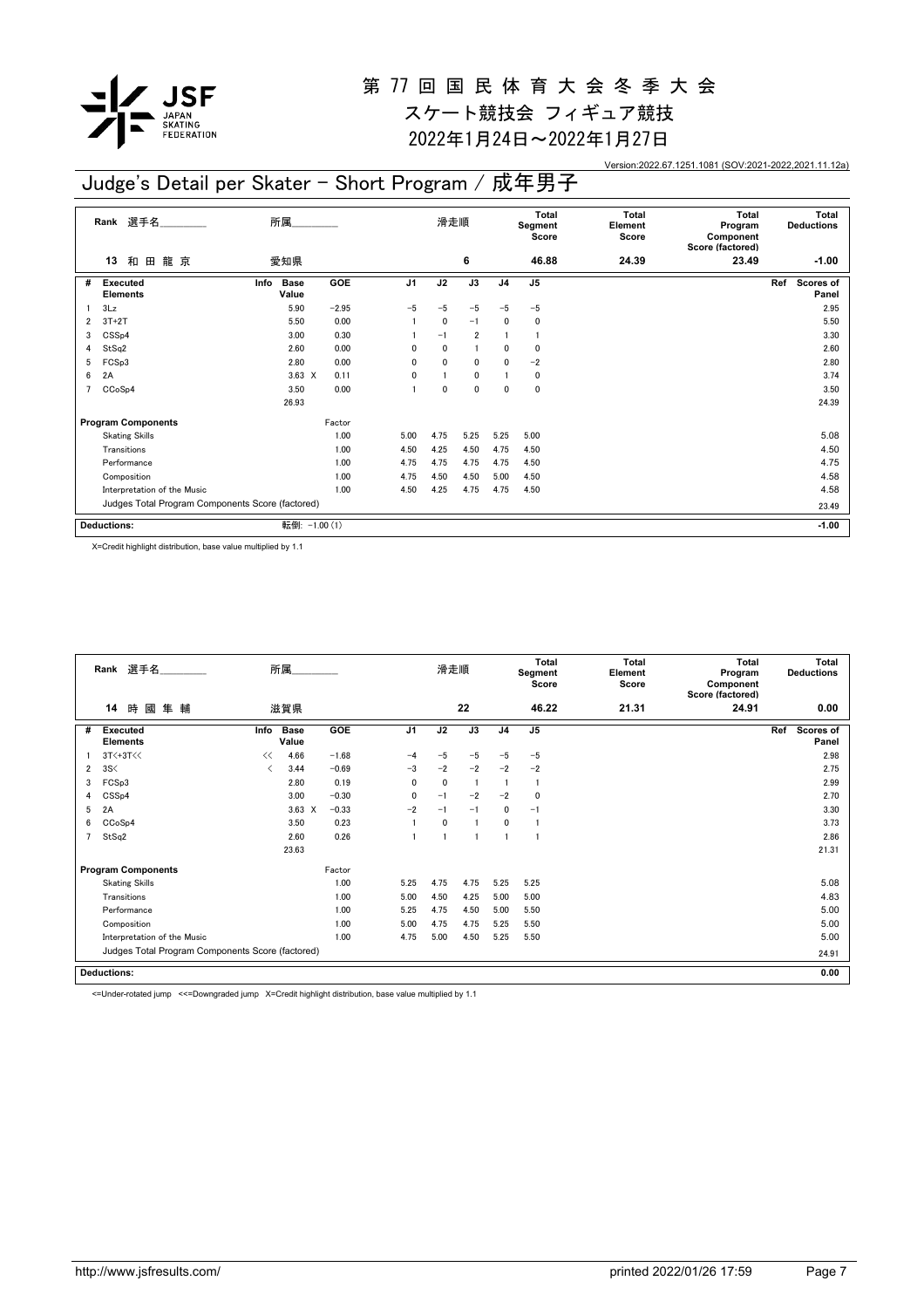

スケート競技会 フィギュア競技 2022年1月24日~2022年1月27日

Version:2022.67.1251.1081 (SOV:2021-2022,2021.11.12a)

### Judge's Detail per Skater - Short Program / 成年男子

|                | Rank 選手名                                         | 所属                           |         |                | 滑走順  |      |                | Total<br>Segment<br>Score | <b>Total</b><br>Element<br>Score | <b>Total</b><br>Program<br>Component<br>Score (factored) | Total<br><b>Deductions</b> |
|----------------|--------------------------------------------------|------------------------------|---------|----------------|------|------|----------------|---------------------------|----------------------------------|----------------------------------------------------------|----------------------------|
|                | 福<br>志門<br>15<br>田                               | 京都府                          |         |                |      | 23   |                | 44.18                     | 21.92                            | 22.26                                                    | 0.00                       |
| #              | Executed<br><b>Elements</b>                      | Info<br><b>Base</b><br>Value | GOE     | J <sub>1</sub> | J2   | J3   | J <sub>4</sub> | J <sub>5</sub>            |                                  |                                                          | Ref<br>Scores of<br>Panel  |
|                | $3T+2T$                                          | 5.50                         | 0.14    |                | 0    | 0    | $\overline{1}$ | 0                         |                                  |                                                          | 5.64                       |
| $\overline{2}$ | 3S                                               | 4.30                         | $-0.29$ | $\mathbf{0}$   | $-1$ | 0    | $-1$           | $-1$                      |                                  |                                                          | 4.01                       |
| 3              | FCSpB                                            | 1.60                         | $-0.21$ | $-1$           | $-1$ | $-2$ | $-2$           | $-1$                      |                                  |                                                          | 1.39                       |
| 4              | 2A                                               | $3.63 \times$                | 0.00    | 0              | $-1$ | 0    | 0              | 0                         |                                  |                                                          | 3.63                       |
| 5              | CCoSp2                                           | 2.50                         | 0.00    | $\mathbf{0}$   | 0    | $-1$ | 0              | 0                         |                                  |                                                          | 2.50                       |
| 6              | StSq2                                            | 2.60                         | 0.00    |                | 0    | $-1$ | 0              | 0                         |                                  |                                                          | 2.60                       |
| $\overline{7}$ | CSS <sub>p2</sub>                                | 2.30                         | $-0.15$ | $\mathbf{0}$   | $-1$ | $-2$ | $\mathbf{0}$   | $-1$                      |                                  |                                                          | 2.15                       |
|                |                                                  | 22.43                        |         |                |      |      |                |                           |                                  |                                                          | 21.92                      |
|                | <b>Program Components</b>                        |                              | Factor  |                |      |      |                |                           |                                  |                                                          |                            |
|                | <b>Skating Skills</b>                            |                              | 1.00    | 5.75           | 4.75 | 4.25 | 4.50           | 5.00                      |                                  |                                                          | 4.75                       |
|                | Transitions                                      |                              | 1.00    | 5.25           | 4.25 | 3.75 | 4.00           | 4.50                      |                                  |                                                          | 4.25                       |
|                | Performance                                      |                              | 1.00    | 5.50           | 4.50 | 4.00 | 4.25           | 4.50                      |                                  |                                                          | 4.42                       |
|                | Composition                                      |                              | 1.00    | 5.25           | 4.50 | 4.00 | 4.25           | 4.50                      |                                  |                                                          | 4.42                       |
|                | Interpretation of the Music                      |                              | 1.00    | 5.00           | 4.25 | 4.00 | 4.50           | 4.50                      |                                  |                                                          | 4.42                       |
|                | Judges Total Program Components Score (factored) |                              |         |                |      |      |                |                           |                                  | 22.26                                                    |                            |
|                | <b>Deductions:</b>                               |                              |         |                |      |      |                |                           |                                  |                                                          | 0.00                       |

X=Credit highlight distribution, base value multiplied by 1.1

|   | Rank 選手名                                         | 所属                           |         |                | 滑走順  |      |              | <b>Total</b><br>Segment<br>Score | <b>Total</b><br>Element<br>Score | <b>Total</b><br>Program<br>Component<br>Score (factored) | <b>Total</b><br><b>Deductions</b> |
|---|--------------------------------------------------|------------------------------|---------|----------------|------|------|--------------|----------------------------------|----------------------------------|----------------------------------------------------------|-----------------------------------|
|   | 鈴木楽人<br>16                                       | 東京都                          |         |                |      | 11   |              | 43.36                            | 21.86                            | 23.50                                                    | $-2.00$                           |
| # | <b>Executed</b><br><b>Elements</b>               | <b>Base</b><br>Info<br>Value | GOE     | J <sub>1</sub> | J2   | J3   | J4           | J <sub>5</sub>                   |                                  |                                                          | Ref<br><b>Scores of</b><br>Panel  |
|   | $3T+3T$                                          | 8.40                         | $-2.10$ | $-5$           | $-5$ | $-5$ | $-5$         | $-5$                             |                                  |                                                          | 6.30                              |
| 2 | 3S                                               | 4.30                         | $-2.15$ | $-5$           | $-5$ | $-5$ | $-5$         | $-5$                             |                                  |                                                          | 2.15                              |
| 3 | CSS <sub>p2</sub>                                | 2.30                         | $-0.38$ | 0              | $-2$ | $-2$ | $-2$         | $-1$                             |                                  |                                                          | 1.92                              |
| 4 | FCSp3                                            | 2.80                         | $-0.19$ | $\mathbf{0}$   | $-1$ | $-2$ | $\mathbf{0}$ | $-1$                             |                                  |                                                          | 2.61                              |
| 5 | 2A                                               | $3.63 \times$                | 0.00    |                | $-1$ | 0    | $\mathbf{0}$ | 0                                |                                  |                                                          | 3.63                              |
| 6 | StSq2                                            | 2.60                         | $-0.35$ | $-1$           | $-1$ | $-2$ | $-2$         | $-1$                             |                                  |                                                          | 2.25                              |
|   | CCoSp3                                           | 3.00                         | 0.00    |                | 0    | 0    | 0            | 0                                |                                  |                                                          | 3.00                              |
|   |                                                  | 27.03                        |         |                |      |      |              |                                  |                                  |                                                          | 21.86                             |
|   | <b>Program Components</b>                        |                              | Factor  |                |      |      |              |                                  |                                  |                                                          |                                   |
|   | <b>Skating Skills</b>                            |                              | 1.00    | 5.50           | 4.50 | 5.50 | 5.00         | 4.75                             |                                  |                                                          | 5.08                              |
|   | Transitions                                      |                              | 1.00    | 5.00           | 3.75 | 4.75 | 4.50         | 4.25                             |                                  |                                                          | 4.50                              |
|   | Performance                                      |                              | 1.00    | 5.50           | 3.75 | 4.50 | 4.75         | 4.25                             |                                  |                                                          | 4.50                              |
|   | Composition                                      |                              | 1.00    | 5.25           | 4.00 | 5.00 | 4.75         | 4.25                             |                                  |                                                          | 4.67                              |
|   | Interpretation of the Music                      |                              | 1.00    | 5.00           | 4.25 | 5.25 | 5.00         | 4.25                             |                                  |                                                          | 4.75                              |
|   | Judges Total Program Components Score (factored) |                              |         |                |      |      |              |                                  |                                  |                                                          | 23.50                             |
|   | <b>Deductions:</b>                               | 転倒: - 2.00 (2)               |         |                |      |      |              |                                  |                                  |                                                          | $-2.00$                           |

X=Credit highlight distribution, base value multiplied by 1.1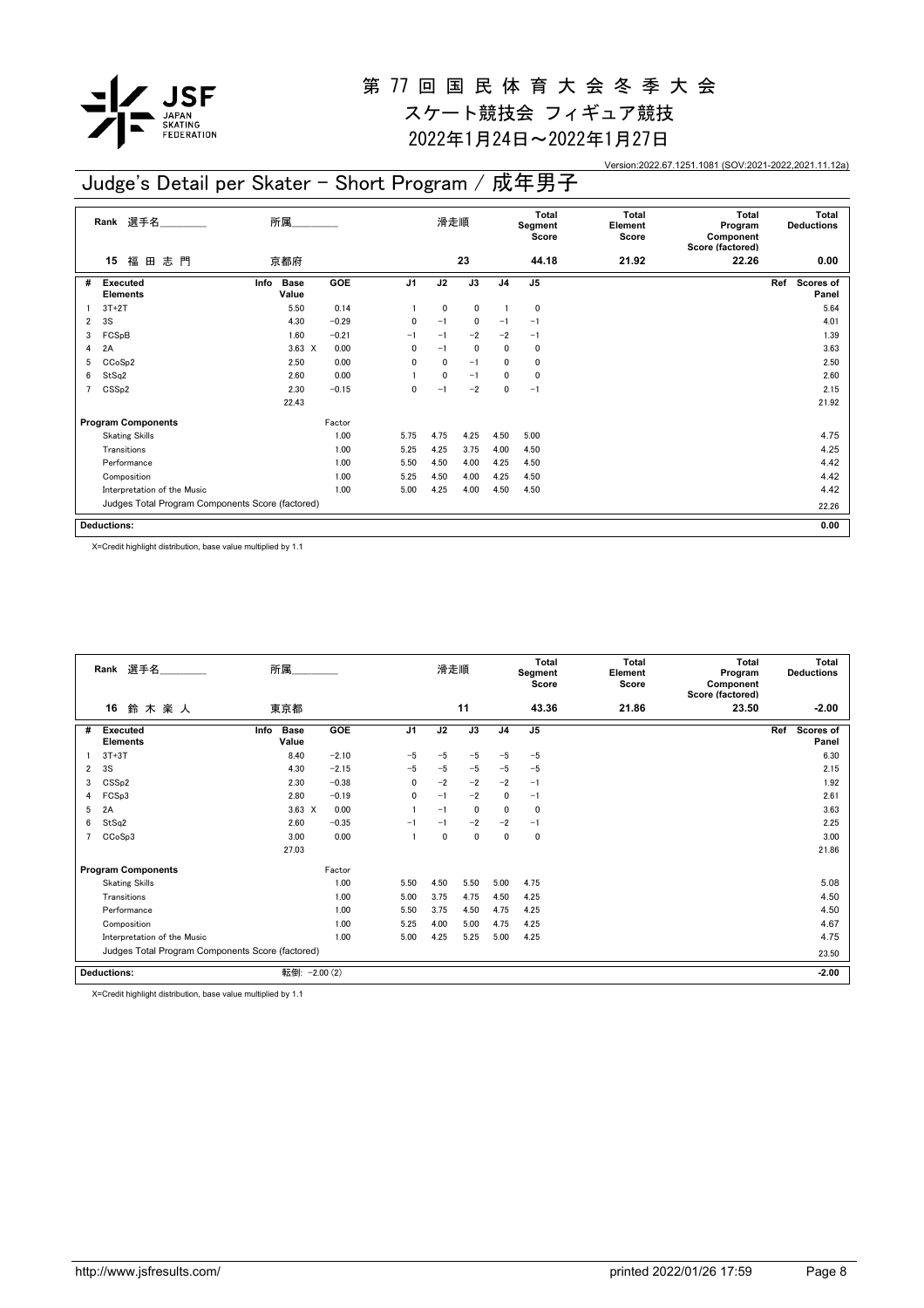

2022年1月24日~2022年1月27日

Version:2022.67.1251.1081 (SOV:2021-2022,2021.11.12a)

#### **17** 齋 藤 翔 **Rank** 選手名\_\_\_\_\_\_\_\_\_\_\_\_\_\_ 滑走順 **Total Segment Score Total Element Score Total Program Component Score (factored) Total Deductions** 神奈川県 **10 41.93 19.85 22.08 0.00 Executed Elements** # Executed Info Base GOE J1 J2 J3 J4 J5 Ref Scores of **Panel Info GOE J1 J2 J3 J4 J5 Ref Program Components** Factor<br>
Skating Skills 1.00 Judges Total Program Components Score (factored) **Deductions:** 所属\_\_\_\_\_\_\_\_\_\_\_\_\_\_ **0.00** Info Base **Value**  $1 \quad 3F$  5.30 -0.18 1 -1 -1 0 0  $2$  3T+2T 5.50 6.00 1 0 0 0 -1 5.50 5.50 3 CSSp2 2.30 −0.15 0 −1 −2 0 −1 2.15 2.15 4 StSq2 2.50 −0.09 0 −1 0 0 −1 2.51  $5 \text{ A*}$   $* \text{ 0.00 X}$   $0.00$   $-$  0.00 6 FCSp2 2.30 -0.23 -1 0 -2 -1 -1 2.07 7 CCoSp2 2.50 0.00 0 0 -1 0 0 2.50 20.50 19.85 Skating Skills 1.00 1.00 4.75 5.00 4.25 4.50 5.00 4.25 4.50 5.00 4.75 Transitions 1.00 4.00 4.50 4.00 4.25 4.25 4.17 Performance 1.00 4.25 4.75 4.00 4.25 4.50 4.33 Composition 1.00 4.25 4.50 4.50 4.50 4.50 4.50 Interpretation of the Music 1.00 4.00 4.50 4.25 4.25 4.25 4.50 4.33 22.08 Judge's Detail per Skater - Short Program / 成年男子

\*=Invalid element X=Credit highlight distribution, base value multiplied by 1.1

|   | Rank 選手名                                         |           | 所属                   |         |                | 滑走順  |                |                | <b>Total</b><br>Segment<br>Score | Total<br>Element<br>Score | Total<br>Program<br>Component<br>Score (factored) | <b>Total</b><br><b>Deductions</b> |
|---|--------------------------------------------------|-----------|----------------------|---------|----------------|------|----------------|----------------|----------------------------------|---------------------------|---------------------------------------------------|-----------------------------------|
|   | 18<br>嘉手納 宙 大                                    |           | 大阪府                  |         |                |      | 20             |                | 41.81                            | 21.15                     | 20.66                                             | 0.00                              |
| # | <b>Executed</b><br><b>Elements</b>               | Info      | <b>Base</b><br>Value | GOE     | J <sub>1</sub> | J2   | J3             | J <sub>4</sub> | J <sub>5</sub>                   |                           |                                                   | Ref<br><b>Scores of</b><br>Panel  |
|   | $3T+2T$                                          |           | 5.50                 | 0.42    |                |      |                | 0              |                                  |                           |                                                   | 5.92                              |
| 2 | 2A                                               |           | 3.30                 | $-0.22$ | 0              | $-1$ | $-1$           | 0              | $-1$                             |                           |                                                   | 3.08                              |
| 3 | CCoSp3                                           |           | 3.00                 | $-0.40$ |                | $-1$ | $-3$           | $-2$           | $-1$                             |                           |                                                   | 2.60                              |
| 4 | 3S<                                              | $\langle$ | 3.78 X               | $-0.80$ | $-3$           | $-2$ | $-2$           | $-2$           | $-3$                             |                           |                                                   | 2.98                              |
| 5 | StSq1                                            |           | 1.80                 | $-0.36$ | $-1$           | $-3$ | $-3$           | $-2$           | $-1$                             |                           |                                                   | 1.44                              |
| 6 | FCS <sub>p2</sub>                                |           | 2.30                 | 0.23    |                |      | $\overline{2}$ |                |                                  |                           |                                                   | 2.53                              |
|   | CSSp3                                            |           | 2.60                 | 0.00    | 0              | $-2$ | 0              | 0              |                                  |                           |                                                   | 2.60                              |
|   |                                                  |           | 22.28                |         |                |      |                |                |                                  |                           |                                                   | 21.15                             |
|   | <b>Program Components</b>                        |           |                      | Factor  |                |      |                |                |                                  |                           |                                                   |                                   |
|   | <b>Skating Skills</b>                            |           |                      | 1.00    | 5.75           | 4.50 | 3.50           | 4.25           | 4.75                             |                           |                                                   | 4.50                              |
|   | Transitions                                      |           |                      | 1.00    | 5.25           | 4.00 | 3.50           | 3.75           | 4.25                             |                           |                                                   | 4.00                              |
|   | Performance                                      |           |                      | 1.00    | 5.25           | 4.25 | 3.75           | 3.75           | 4.25                             |                           |                                                   | 4.08                              |
|   | Composition                                      |           |                      | 1.00    | 5.25           | 4.00 | 3.75           | 4.00           | 4.25                             |                           |                                                   | 4.08                              |
|   | Interpretation of the Music                      |           |                      | 1.00    | 5.00           | 4.00 | 3.75           | 3.75           | 4.25                             |                           |                                                   | 4.00                              |
|   | Judges Total Program Components Score (factored) |           |                      |         |                |      |                |                |                                  |                           |                                                   | 20.66                             |
|   | <b>Deductions:</b>                               |           |                      |         |                |      |                |                |                                  |                           |                                                   | 0.00                              |

<=Under-rotated jump X=Credit highlight distribution, base value multiplied by 1.1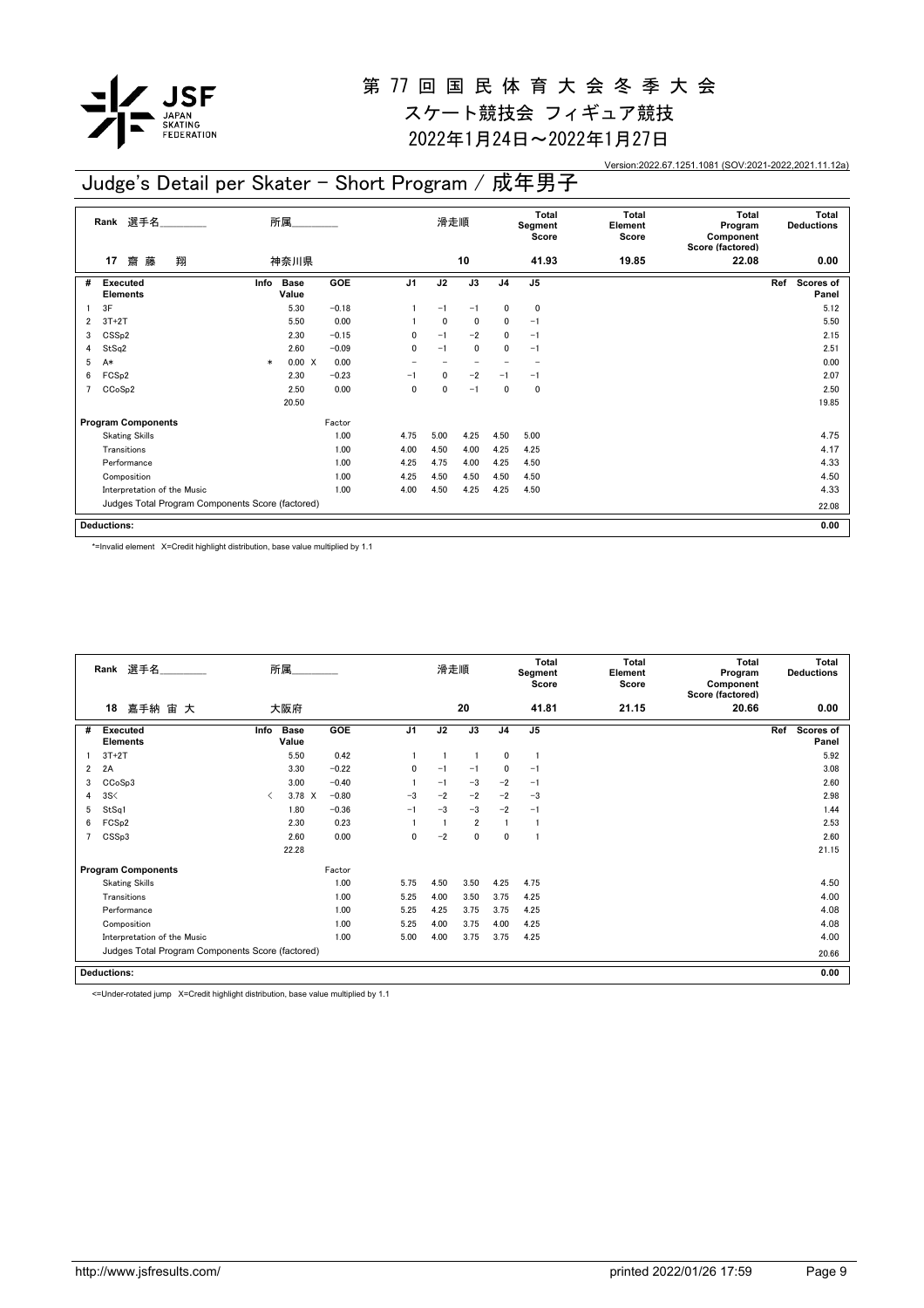

2022年1月24日~2022年1月27日

Version:2022.67.1251.1081 (SOV:2021-2022,2021.11.12a)

## Judge's Detail per Skater - Short Program / 成年男子

|                | 選手名<br>Rank                                      | 所属                           |            |                | 滑走順  |      |                | <b>Total</b><br>Segment<br>Score | Total<br>Element<br>Score | <b>Total</b><br>Program<br>Component<br>Score (factored) | Total<br><b>Deductions</b> |
|----------------|--------------------------------------------------|------------------------------|------------|----------------|------|------|----------------|----------------------------------|---------------------------|----------------------------------------------------------|----------------------------|
|                | 廣<br>聖<br>19<br>田<br>幸                           | 千葉県                          |            |                |      | 28   |                | 41.04                            | 22.04                     | 20.00                                                    | $-1.00$                    |
| #              | Executed<br><b>Elements</b>                      | <b>Base</b><br>Info<br>Value | <b>GOE</b> | J <sub>1</sub> | J2   | J3   | J <sub>4</sub> | J <sub>5</sub>                   |                           |                                                          | Scores of<br>Ref<br>Panel  |
|                | 3F                                               | 5.30                         | 0.00       | 0              | 0    | 0    | 0              | 0                                |                           |                                                          | 5.30                       |
| 2              | $3T+2T$                                          | 5.50                         | $-1.26$    | $-4$           | $-2$ | $-4$ | $-3$           | $-2$                             |                           |                                                          | 4.24                       |
| 3              | CC <sub>o</sub> S <sub>p4</sub>                  | 3.50                         | 0.00       | 0              | 0    | $-1$ | 0              | 0                                |                           |                                                          | 3.50                       |
| 4              | StSq1                                            | 1.80                         | $-0.24$    | $-1$           | $-2$ | $-2$ | $-1$           | $-1$                             |                           |                                                          | 1.56                       |
| 5              | FCS <sub>p2</sub>                                | 2.30                         | $-0.46$    | $-1$           | $-2$ | $-3$ | $-2$           | $-2$                             |                           |                                                          | 1.84                       |
| 6              | 2A                                               | $3.63 \times$                | $-0.33$    | $-1$           | $-1$ | $-1$ | $-2$           | $-1$                             |                           |                                                          | 3.30                       |
| $\overline{7}$ | CSS <sub>p2</sub>                                | 2.30                         | 0.00       | 0              | 0    | 0    | 0              | 0                                |                           |                                                          | 2.30                       |
|                |                                                  | 24.33                        |            |                |      |      |                |                                  |                           |                                                          | 22.04                      |
|                | <b>Program Components</b>                        |                              | Factor     |                |      |      |                |                                  |                           |                                                          |                            |
|                | <b>Skating Skills</b>                            |                              | 1.00       | 4.50           | 4.25 | 3.75 | 4.25           | 4.75                             |                           |                                                          | 4.33                       |
|                | Transitions                                      |                              | 1.00       | 4.00           | 3.50 | 3.50 | 3.75           | 4.50                             |                           |                                                          | 3.75                       |
|                | Performance                                      |                              | 1.00       | 4.25           | 3.75 | 3.50 | 4.00           | 4.25                             |                           |                                                          | 4.00                       |
|                | Composition                                      |                              | 1.00       | 4.00           | 3.75 | 3.75 | 4.25           | 4.50                             |                           |                                                          | 4.00                       |
|                | Interpretation of the Music                      |                              | 1.00       | 3.75           | 4.00 | 3.50 | 4.00           | 4.25                             |                           |                                                          | 3.92                       |
|                | Judges Total Program Components Score (factored) |                              |            |                |      |      |                |                                  | 20.00                     |                                                          |                            |
|                | <b>Deductions:</b>                               | 転倒: -1.00 (1)                |            |                |      |      |                |                                  |                           |                                                          | $-1.00$                    |

X=Credit highlight distribution, base value multiplied by 1.1

|   | 所属<br>Rank 選手名<br>早<br>川 晃太郎<br>20               |                               |                      |         |                | 滑走順          |              |                | <b>Total</b><br>Segment<br>Score | <b>Total</b><br>Element<br>Score | Total<br>Program<br>Component<br>Score (factored) | <b>Total</b><br><b>Deductions</b> |
|---|--------------------------------------------------|-------------------------------|----------------------|---------|----------------|--------------|--------------|----------------|----------------------------------|----------------------------------|---------------------------------------------------|-----------------------------------|
|   |                                                  |                               | 福岡県                  |         |                |              | 8            |                | 39.90                            | 19.07                            | 21.83                                             | $-1.00$                           |
| # | Executed<br><b>Elements</b>                      | Info                          | <b>Base</b><br>Value | GOE     | J <sub>1</sub> | J2           | J3           | J <sub>4</sub> | J <sub>5</sub>                   |                                  |                                                   | Ref<br>Scores of<br>Panel         |
|   | 3S                                               |                               | 4.30                 | $-0.14$ | $-1$           | $\mathbf{0}$ | $\mathbf{0}$ | 0              | $-1$                             |                                  |                                                   | 4.16                              |
| 2 | StSq2                                            |                               | 2.60                 | 0.00    |                | $\mathbf{0}$ | $-2$         | 0              | $\Omega$                         |                                  |                                                   | 2.60                              |
| 3 | 2A<                                              | $\overline{\left( \right. }%$ | 2.64                 | $-1.32$ | $-5$           | $-5$         | $-5$         | $-5$           | $-5$                             |                                  |                                                   | 1.32                              |
|   | FCSp3                                            |                               | 2.80                 | $-0.37$ | $-1$           | $\mathbf{0}$ | $-1$         | $-2$           | $-2$                             |                                  |                                                   | 2.43                              |
| 5 | $3T<+2T<<$                                       | <<                            | 4.14 X               | $-1.68$ | $-5$           | $-5$         | $-5$         | $-5$           | $-4$                             |                                  |                                                   | 2.46                              |
| 6 | CSS <sub>p4</sub>                                |                               | 3.00                 | $-0.40$ | 0              | $-1$         | $-2$         | $-2$           | $-1$                             |                                  |                                                   | 2.60                              |
|   | CCoSp4                                           |                               | 3.50                 | 0.00    |                | $\mathbf{0}$ | $-1$         | 0              | $\mathbf 0$                      |                                  |                                                   | 3.50                              |
|   |                                                  |                               | 22.98                |         |                |              |              |                |                                  |                                  |                                                   | 19.07                             |
|   | <b>Program Components</b>                        |                               |                      | Factor  |                |              |              |                |                                  |                                  |                                                   |                                   |
|   | <b>Skating Skills</b>                            |                               |                      | 1.00    | 4.50           | 4.50         | 4.50         | 5.00           | 4.75                             |                                  |                                                   | 4.58                              |
|   | Transitions                                      |                               |                      | 1.00    | 4.25           | 4.00         | 4.00         | 4.75           | 4.25                             |                                  |                                                   | 4.17                              |
|   | Performance                                      |                               |                      | 1.00    | 4.50           | 4.25         | 4.00         | 5.00           | 4.25                             |                                  |                                                   | 4.33                              |
|   | Composition                                      |                               |                      | 1.00    | 4.25           | 4.75         | 4.50         | 4.75           | 4.00                             |                                  |                                                   | 4.50                              |
|   | Interpretation of the Music                      |                               |                      | 1.00    | 4.00           | 4.50         | 4.25         | 5.00           | 4.00                             |                                  |                                                   | 4.25                              |
|   | Judges Total Program Components Score (factored) |                               |                      |         |                |              |              |                |                                  |                                  |                                                   | 21.83                             |
|   | <b>Deductions:</b>                               |                               | 転倒: -1.00 (1)        |         |                |              |              |                |                                  |                                  |                                                   | $-1.00$                           |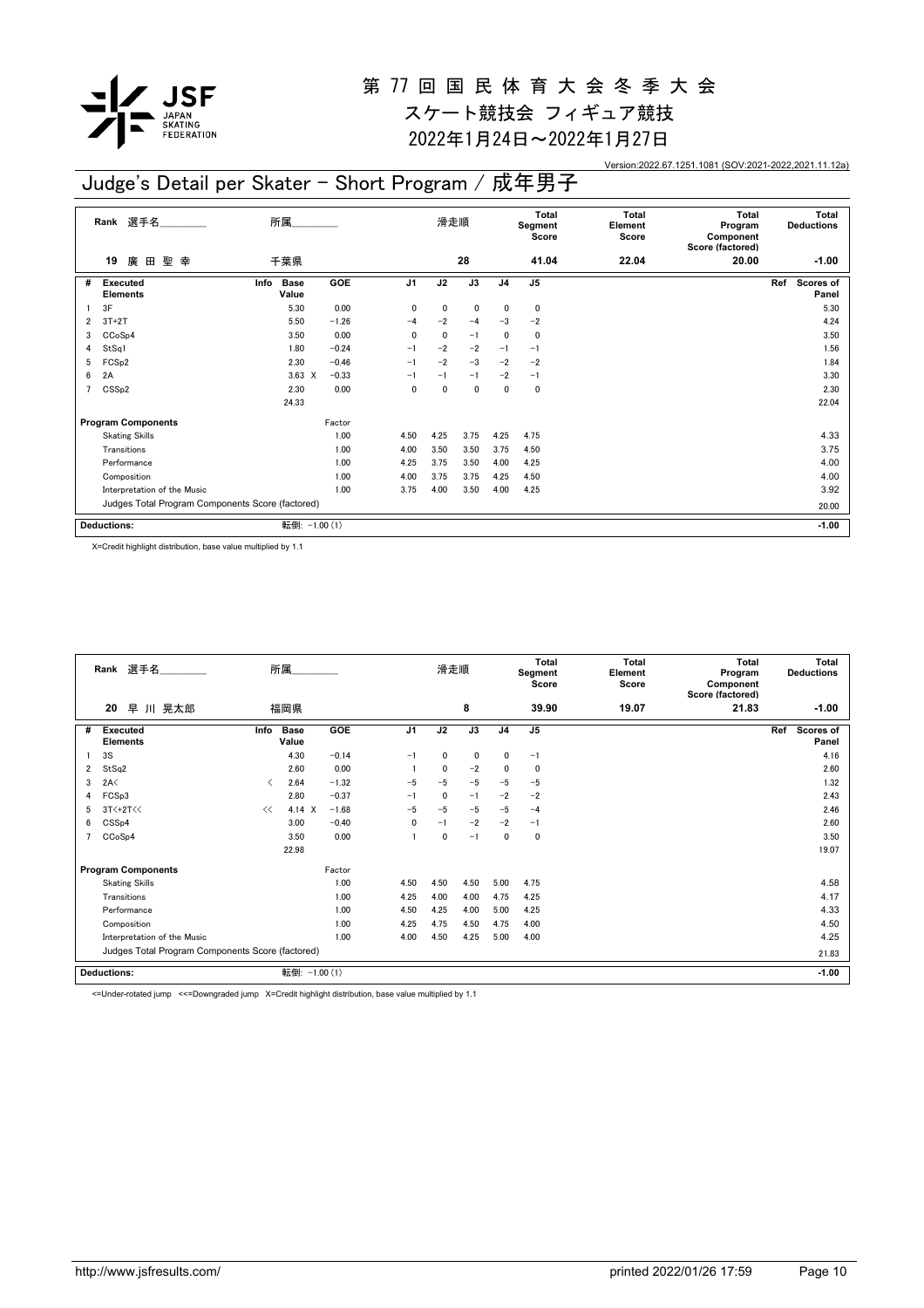

スケート競技会 フィギュア競技 2022年1月24日~2022年1月27日

Version:2022.67.1251.1081 (SOV:2021-2022,2021.11.12a)

### Judge's Detail per Skater - Short Program / 成年男子

|                | Rank 選手名                                         |        | 所属                   |        |                | 滑走順          |                |                | Total<br>Segment<br>Score | <b>Total</b><br>Element<br>Score | <b>Total</b><br>Program<br>Component<br>Score (factored) | Total<br><b>Deductions</b> |
|----------------|--------------------------------------------------|--------|----------------------|--------|----------------|--------------|----------------|----------------|---------------------------|----------------------------------|----------------------------------------------------------|----------------------------|
|                | 坪井聖弥<br>21                                       |        | 北海道                  |        |                |              | 4              |                | 39.11                     | 16.44                            | 22.67                                                    | 0.00                       |
| #              | Executed<br><b>Elements</b>                      | Info   | <b>Base</b><br>Value | GOE    | J <sub>1</sub> | J2           | J3             | J <sub>4</sub> | J <sub>5</sub>            |                                  |                                                          | Ref<br>Scores of<br>Panel  |
|                | $1F*$                                            | $\ast$ | 0.00                 | 0.00   |                |              |                |                |                           |                                  |                                                          | 0.00                       |
| 2              | FCS <sub>p4</sub>                                |        | 3.20                 | 0.32   |                | $\mathbf{0}$ | $\overline{2}$ |                |                           |                                  |                                                          | 3.52                       |
| 3              | $3T+2T$                                          |        | 5.50                 | 0.28   | $\overline{2}$ |              |                | $\mathbf{0}$   | 0                         |                                  |                                                          | 5.78                       |
| 4              | CCoSp2V                                          |        | 1.88                 | 0.06   | 0              |              |                | $\mathbf{0}$   | 0                         |                                  |                                                          | 1.94                       |
| 5              | StSq2                                            |        | 2.60                 | 0.00   | $\mathbf{0}$   | 0            |                | $\mathbf{0}$   | 0                         |                                  |                                                          | 2.60                       |
| 6              | $1A*$                                            | $\ast$ | 0.00 X               | 0.00   |                |              |                |                |                           |                                  |                                                          | 0.00                       |
| $\overline{7}$ | CSSp3                                            |        | 2.60                 | 0.00   | 0              | $-1$         | $\mathbf{0}$   | $\mathbf{0}$   | $\mathbf{1}$              |                                  |                                                          | 2.60                       |
|                |                                                  |        | 15.78                |        |                |              |                |                |                           |                                  |                                                          | 16.44                      |
|                | <b>Program Components</b>                        |        |                      | Factor |                |              |                |                |                           |                                  |                                                          |                            |
|                | <b>Skating Skills</b>                            |        |                      | 1.00   | 5.25           | 4.50         | 4.75           | 5.00           | 4.50                      |                                  |                                                          | 4.75                       |
|                | Transitions                                      |        |                      | 1.00   | 4.75           | 4.00         | 4.00           | 4.50           | 4.25                      |                                  |                                                          | 4.25                       |
|                | Performance                                      |        |                      | 1.00   | 5.00           | 4.25         | 4.25           | 4.75           | 4.25                      |                                  |                                                          | 4.42                       |
|                | Composition                                      |        |                      | 1.00   | 5.00           | 4.25         | 4.50           | 5.00           | 4.25                      |                                  |                                                          | 4.58                       |
|                | Interpretation of the Music                      |        |                      | 1.00   | 4.75           | 4.50         | 4.75           | 4.75           | 4.25                      |                                  |                                                          | 4.67                       |
|                | Judges Total Program Components Score (factored) |        |                      |        |                |              |                |                |                           |                                  |                                                          | 22.67                      |
|                | <b>Deductions:</b>                               |        |                      |        |                |              |                |                |                           |                                  |                                                          | 0.00                       |

\*=Invalid element X=Credit highlight distribution, base value multiplied by 1.1

|                | 選手名<br>Rank                                      |      | 所属                   |            |                | 滑走順          |      |                | <b>Total</b><br>Segment<br>Score | Total<br>Element<br>Score | <b>Total</b><br>Program<br>Component<br>Score (factored) | Total<br><b>Deductions</b>       |
|----------------|--------------------------------------------------|------|----------------------|------------|----------------|--------------|------|----------------|----------------------------------|---------------------------|----------------------------------------------------------|----------------------------------|
|                | 深瀬憲人<br>22                                       |      | 埼玉県                  |            |                |              | 13   |                | 38.92                            | 17.34                     | 21.58                                                    | 0.00                             |
| #              | <b>Executed</b><br><b>Elements</b>               | Info | <b>Base</b><br>Value | <b>GOE</b> | J <sub>1</sub> | J2           | J3   | J <sub>4</sub> | J <sub>5</sub>                   |                           |                                                          | Ref<br><b>Scores of</b><br>Panel |
|                | $3S<+2T$                                         | ✓    | 4.74                 | $-1.61$    | $-3$           | $-5$         | $-5$ | $-4$           | $-5$                             |                           |                                                          | 3.13                             |
| $\overline{2}$ | 3T<<                                             | <<   | 1.30                 | $-0.65$    | $-4$           | $-5$         | $-5$ | $-5$           | $-5$                             |                           |                                                          | 0.65                             |
| 3              | CSS <sub>p4</sub>                                |      | 3.00                 | $-0.30$    | 0              | $-1$         | $-1$ | $-1$           | $-1$                             |                           |                                                          | 2.70                             |
| 4              | 2A                                               |      | $3.63 \t X$          | 0.00       |                | 0            | 0    | $\Omega$       | 0                                |                           |                                                          | 3.63                             |
| 5              | FCS <sub>p2</sub>                                |      | 2.30                 | $-0.38$    | $\mathbf{0}$   | $-1$         | $-2$ | $-2$           | $-2$                             |                           |                                                          | 1.92                             |
| 6              | StSq2                                            |      | 2.60                 | $-0.09$    |                | $\mathbf{0}$ | 0    | $-1$           | $-1$                             |                           |                                                          | 2.51                             |
| 7              | CCoSp3                                           |      | 3.00                 | $-0.20$    |                | $-1$         | $-3$ | $-1$           | 0                                |                           |                                                          | 2.80                             |
|                |                                                  |      | 20.57                |            |                |              |      |                |                                  |                           |                                                          | 17.34                            |
|                | <b>Program Components</b>                        |      |                      | Factor     |                |              |      |                |                                  |                           |                                                          |                                  |
|                | <b>Skating Skills</b>                            |      |                      | 1.00       | 5.00           | 4.50         | 4.00 | 4.50           | 4.50                             |                           |                                                          | 4.50                             |
|                | Transitions                                      |      |                      | 1.00       | 4.50           | 4.00         | 3.50 | 4.25           | 4.25                             |                           |                                                          | 4.17                             |
|                | Performance                                      |      |                      | 1.00       | 4.75           | 4.25         | 3.75 | 4.75           | 4.00                             |                           |                                                          | 4.33                             |
|                | Composition                                      |      |                      | 1.00       | 4.25           | 4.25         | 4.00 | 4.50           | 4.25                             |                           |                                                          | 4.25                             |
|                | Interpretation of the Music                      |      |                      | 1.00       | 4.25           | 4.50         | 4.25 | 4.75           | 4.00                             |                           |                                                          | 4.33                             |
|                | Judges Total Program Components Score (factored) |      |                      |            |                |              |      |                |                                  |                           |                                                          | 21.58                            |
|                | <b>Deductions:</b>                               |      |                      |            |                |              |      |                |                                  |                           |                                                          | 0.00                             |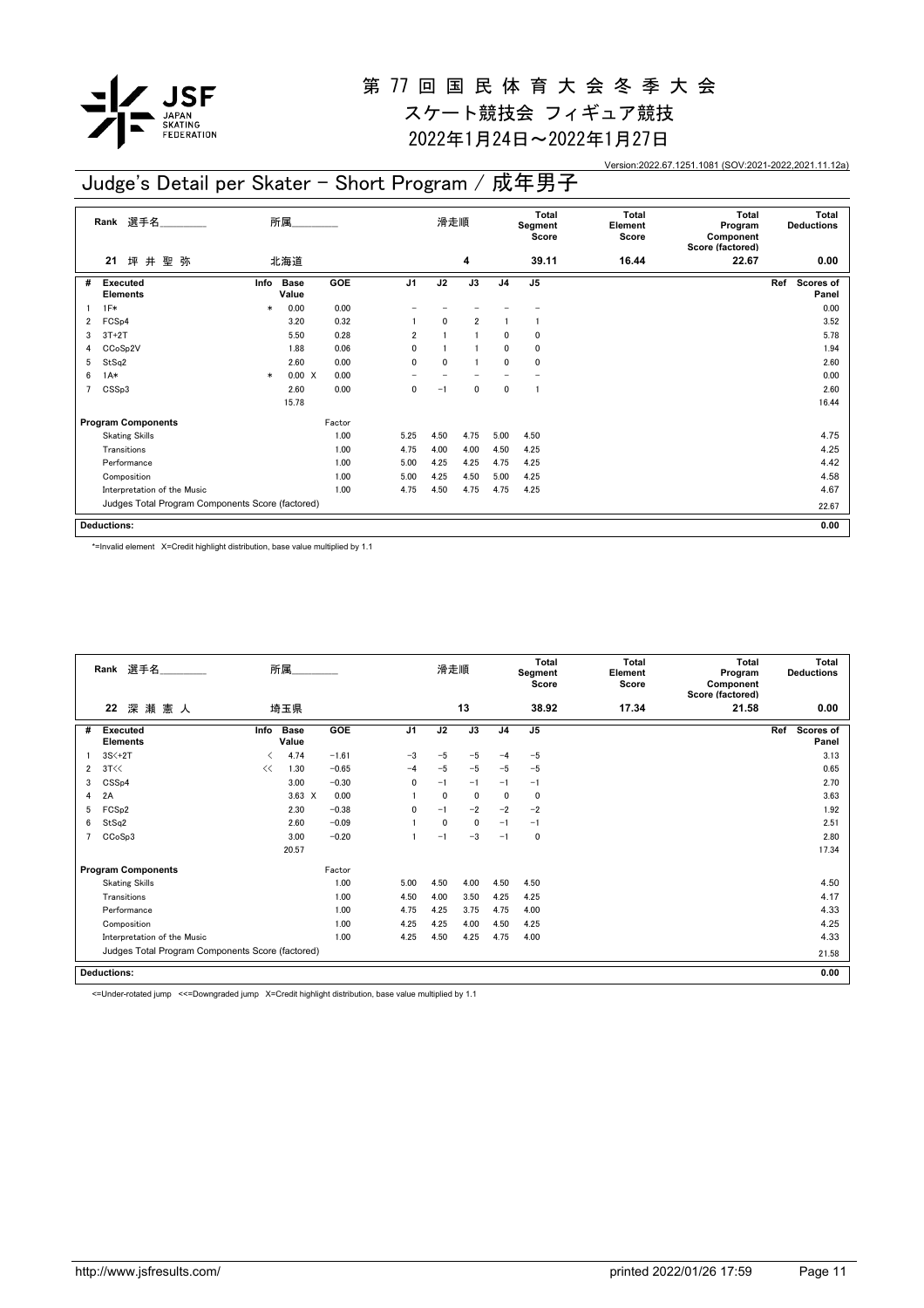

2022年1月24日~2022年1月27日

Version:2022.67.1251.1081 (SOV:2021-2022,2021.11.12a)

**Total Deductions**

**Ref** Scores of

#### **23** 鈴 木 雄 大 **Rank** 選手名\_\_\_\_\_\_\_\_\_\_\_\_\_\_ 滑走順 **Total Segment Score Total Element Score Total Program Component Score (factored)** 栃木県 **15 38.66 18.74 20.92 -1.00 Executed Elements** # Executed Info Base GOE J1 J2 J3 J4 J5 Ref Scores of **Info GOE J1 J2 J3 J4 J5 Ref** 所属\_\_\_\_\_\_\_\_\_\_\_\_\_\_ Info Base **Value**  $1 \quad 3T+2T$   $5.50$   $-0.28$   $0$   $-1$   $-1$   $0$   $-1$ 2 3S 4.30 -1.15 -1 -3 -3 -2 -3 3.15 Judge's Detail per Skater - Short Program / 成年男子

|   | <b>Deductions:</b>                               | 転倒:           | $-1.00(1)$ |      |      |      |      |       | $-1.00$ |
|---|--------------------------------------------------|---------------|------------|------|------|------|------|-------|---------|
|   | Judges Total Program Components Score (factored) |               |            |      |      |      |      | 20.92 |         |
|   | Interpretation of the Music                      |               | 1.00       | 4.00 | 4.00 | 3.50 | 4.50 | 4.00  | 4.00    |
|   | Composition                                      |               | 1.00       | 4.25 | 4.25 | 3.75 | 4.50 | 4.00  | 4.17    |
|   | Performance                                      |               | 1.00       | 4.25 | 4.25 | 3.50 | 4.25 | 4.50  | 4.25    |
|   | Transitions                                      |               | 1.00       | 4.00 | 4.00 | 3.50 | 4.25 | 4.25  | 4.08    |
|   | <b>Skating Skills</b>                            |               | 1.00       | 4.50 | 4.50 | 3.75 | 4.25 | 4.75  | 4.42    |
|   | <b>Program Components</b>                        |               | Factor     |      |      |      |      |       |         |
|   |                                                  | 22.33         |            |      |      |      |      |       | 18.74   |
|   | CCoSp2                                           | 2.50          | $-0.08$    | 0    | 0    | $-1$ | 0    | $-1$  | 2.42    |
| 6 | StSq1                                            | 1.80          | $-0.12$    | $-1$ | $-1$ | $-2$ | 0    | 0     | 1.68    |
| 5 | CSS <sub>p2</sub>                                | 2.30          | 0.00       | 0    | 0    | 0    | 0    | 0     | 2.30    |
| 4 | 2A                                               | $3.63 \times$ | $-1.65$    | $-5$ | $-5$ | $-5$ | $-5$ | $-5$  | 1.98    |
| 3 | FCS <sub>p2</sub>                                | 2.30          | $-0.31$    | 0    | $-1$ | $-2$ | $-2$ | $-1$  | 1.99    |

X=Credit highlight distribution, base value multiplied by 1.1

|                | Rank 選手名                                         |        | 所属                   |         |                | 滑走順  |      |                | <b>Total</b><br>Segment<br>Score | <b>Total</b><br>Element<br>Score | Total<br>Program<br>Component<br>Score (factored) | Total<br><b>Deductions</b>       |
|----------------|--------------------------------------------------|--------|----------------------|---------|----------------|------|------|----------------|----------------------------------|----------------------------------|---------------------------------------------------|----------------------------------|
|                | 坂東<br>凜<br>24                                    |        | 茨城県                  |         |                |      | 3    |                | 37.71                            | 15.70                            | 22.01                                             | 0.00                             |
| #              | <b>Executed</b><br><b>Elements</b>               | Info   | <b>Base</b><br>Value | GOE     | J <sub>1</sub> | J2   | J3   | J <sub>4</sub> | J <sub>5</sub>                   |                                  |                                                   | Ref<br><b>Scores of</b><br>Panel |
|                | 3T+COMBO+2T*                                     | $\ast$ | 4.20                 | $-2.10$ | $-5$           | $-5$ | $-5$ | $-5$           | $-5$                             |                                  |                                                   | 2.10                             |
| $\overline{2}$ | 3Lz<<                                            | <<     | 2.10                 | $-1.05$ | $-5$           | $-5$ | $-5$ | $-5$           | $-5$                             |                                  |                                                   | 1.05                             |
| 3              | CCoSp3                                           |        | 3.00                 | $-0.30$ | 0              | $-1$ | $-1$ | $-1$           | $-1$                             |                                  |                                                   | 2.70                             |
| 4              | CSSp3                                            |        | 2.60                 | $-0.26$ |                | $-1$ | $-1$ | $-1$           | $-1$                             |                                  |                                                   | 2.34                             |
| 5              | StSq2                                            |        | 2.60                 | 0.00    | $\mathbf{0}$   | 0    | $-1$ | $\mathbf{0}$   | 0                                |                                  |                                                   | 2.60                             |
| 6              | 2A                                               |        | 3.63<br>$\times$     | $-0.11$ | $-1$           | 0    | 0    | 0              | $-1$                             |                                  |                                                   | 3.52                             |
| 7              | FCSp1                                            |        | 1.90                 | $-0.51$ | $-2$           | -3   | $-4$ | $-3$           | $-2$                             |                                  |                                                   | 1.39                             |
|                |                                                  |        | 20.03                |         |                |      |      |                |                                  |                                  |                                                   | 15.70                            |
|                | <b>Program Components</b>                        |        |                      | Factor  |                |      |      |                |                                  |                                  |                                                   |                                  |
|                | <b>Skating Skills</b>                            |        |                      | 1.00    | 4.50           | 4.50 | 4.25 | 4.50           | 5.00                             |                                  |                                                   | 4.50                             |
|                | Transitions                                      |        |                      | 1.00    | 4.00           | 4.25 | 3.75 | 4.25           | 4.75                             |                                  |                                                   | 4.17                             |
|                | Performance                                      |        |                      | 1.00    | 4.25           | 4.50 | 4.00 | 4.50           | 5.00                             |                                  |                                                   | 4.42                             |
|                | Composition                                      |        |                      | 1.00    | 4.00           | 4.75 | 4.25 | 4.50           | 4.75                             |                                  |                                                   | 4.50                             |
|                | Interpretation of the Music                      |        |                      | 1.00    | 4.00           | 4.75 | 4.25 | 4.25           | 4.75                             |                                  |                                                   | 4.42                             |
|                | Judges Total Program Components Score (factored) |        |                      |         |                |      |      |                |                                  |                                  |                                                   | 22.01                            |
|                | <b>Deductions:</b>                               |        |                      |         |                |      |      |                |                                  |                                  |                                                   | 0.00                             |

\*=Invalid element <<=Downgraded jump X=Credit highlight distribution, base value multiplied by 1.1